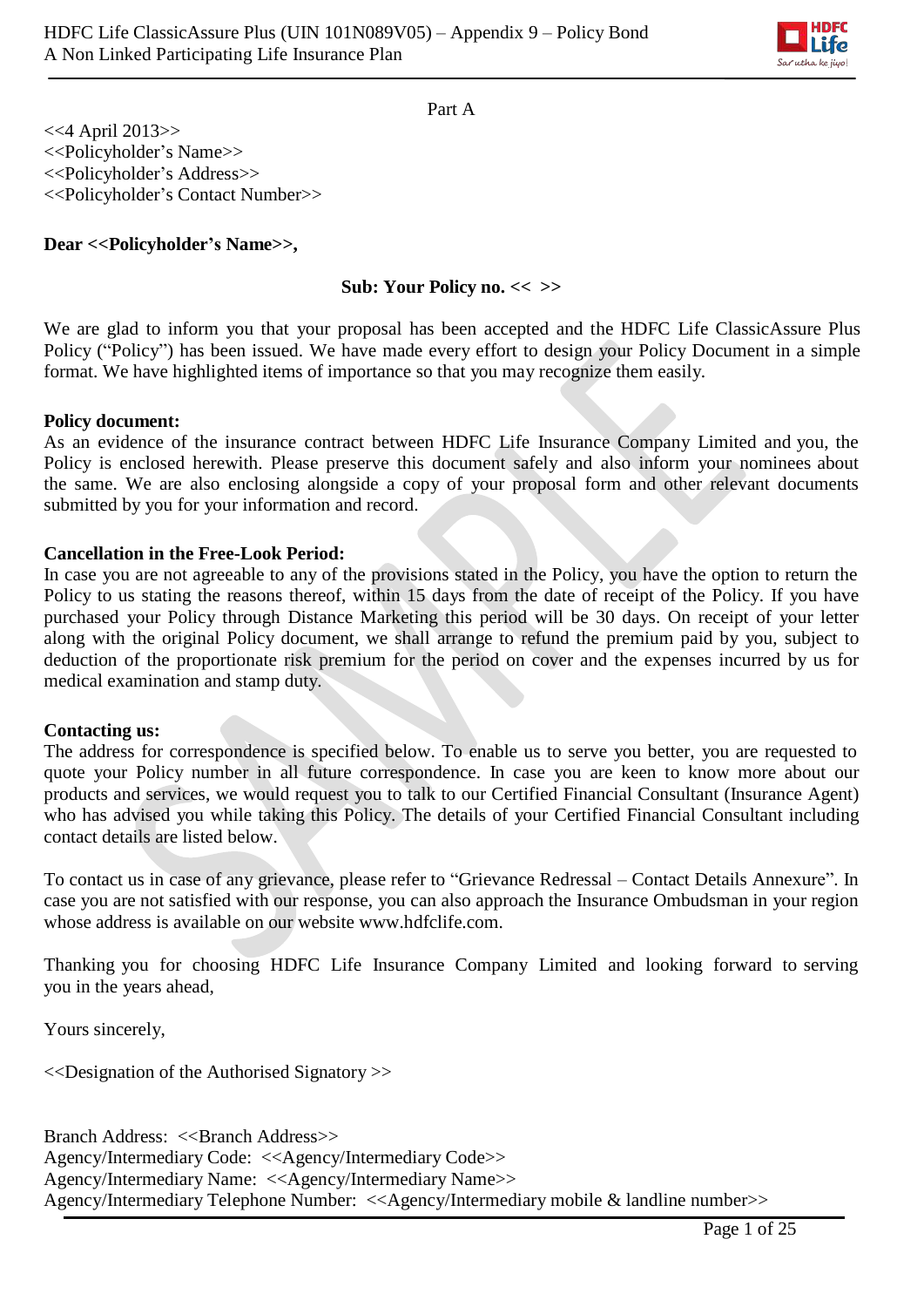

Agency/Intermediary Contact Details: <<Agency/Intermediary address>>

Address for Correspondence: HDFC Life Insurance Company Limited, 11<sup>th</sup> Floor Lodha Excelus, Apollo Mills Compound, N.M. Joshi Marg, Mahalaxmi, Mumbai-400011.

Regd. Off: Lodha Excelus, 13<sup>th</sup> Floor, Apollo Mills Compound, N. M. Joshi Marg, Mahalaxmi, Mumbai -400 011.

Call 1860-267-9999 (local charges apply). DO NOT prefix any country code e.g. +91 or 00. Available Mon-Sat from 10 am to 7 pm | Email – [service@hdfclife.com](mailto:service@hdfclife.com) | [NRIservice@hdfclife.com \(](mailto:NRIservice@hdfclife.com)For NRI customers only) Visit – [www.hdfclife.com](http://www.hdfclife.com/) . CIN: L65110MH2000PLC128245.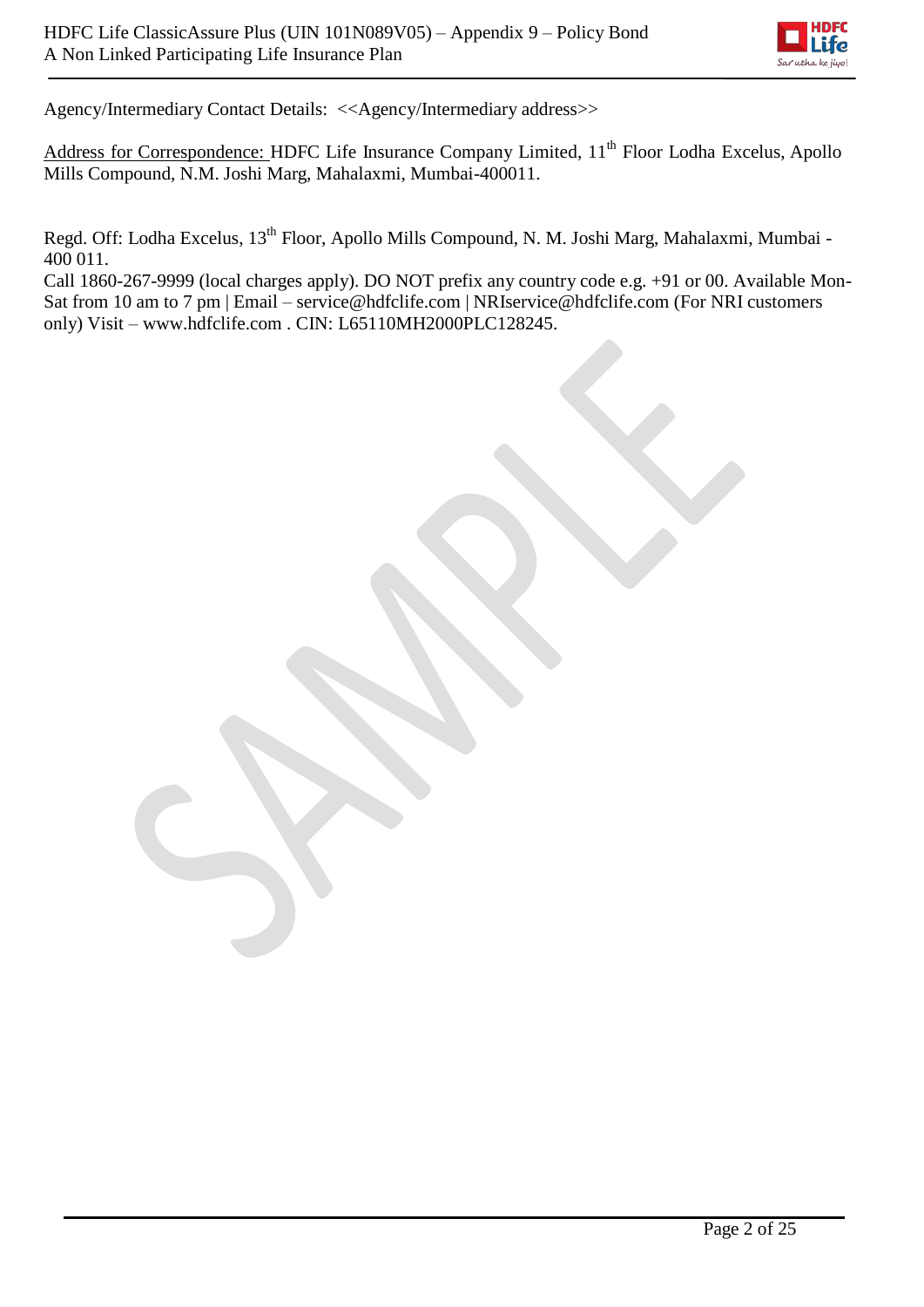

# **POLICY DOCUMENT- HDFC LIFE CLASSICASSURE PLUS**

### **Unique Identification Number: << 101N089V05 >>**

Your Policy is a non-linked participating limited premium paying endowment Policy. This Policy is the evidence of a contract between HDFC Life Insurance Company Limited ('We'/ 'Company') and the Policyholder ('You') as described in the Policy Schedule given below. This Policy is based on the Proposal made by the within named Policyholder and submitted to the Company along with the required documents, declarations, statements, any response given to Short Medical Questionnaire (SMQ) by the Life Assured, applicable medical evidence and other information received by the Company from the Policyholder, Life Assured or on behalf of the Policyholder. This Policy is effective upon receipt and realisation, by the Company, of the consideration payable as First Premium under the Policy. This Policy is written under and will be governed by the applicable laws in force in India and all premiums and benefits are expressed and payable in Indian Rupees.

# **POLICY SCHEDULE**

**Policy number: << >> Client ID: << >>**

#### **Policyholder Details**

| <b>Name</b>    |  |
|----------------|--|
| <b>Address</b> |  |

#### **Life Assured Details**

| <b>Name</b>                                    | $<<$ $>>$            |
|------------------------------------------------|----------------------|
| Date of Birth                                  | $<<$ dd/mm/yyyy $>>$ |
| Age on the Date of Risk<br><b>Commencement</b> | $<<$ >> years        |
| <b>Age Admitted</b>                            | $<<$ Yes/No>>        |

### **Policy Details**

| і унсу ілецію                      |                                                                                 |  |  |  |
|------------------------------------|---------------------------------------------------------------------------------|--|--|--|
| <b>Date of Risk Commencement</b>   | $<<$ RCD $>>$                                                                   |  |  |  |
| Date of Issue                      | << First Issue Date>>                                                           |  |  |  |
| <b>Premium Due Date(s)</b>         | < <dd month="">&gt;</dd>                                                        |  |  |  |
| <b>Sum Assured on Maturity</b>     | $\mathrm{Rs.}<<$ >>                                                             |  |  |  |
| <b>Minimum Death Benefit*</b>      | $\text{Rs.} \ll \text{Maximum of (10 times Annual Premium or Sum Assured)} \gg$ |  |  |  |
| <b>Annualised Premium</b>          | $Rs. \ll \gg>$                                                                  |  |  |  |
| <b>Policy Term</b>                 | $<< 10/15/20$ >> years                                                          |  |  |  |
| <b>Premium Paying Term</b>         | $<< 7/10$ >> years                                                              |  |  |  |
| <b>Frequency</b>                   | << Annual/Half-yearly/ Quarterly/ Monthly >>                                    |  |  |  |
| <b>Premium per Frequency</b>       | $Rs. \ll \gg$                                                                   |  |  |  |
| <b>Underwriting Extra Premium</b>  | $\mathrm{Rs.} \ll \gg$                                                          |  |  |  |
| per Frequency                      |                                                                                 |  |  |  |
| <b>Total Premium per Frequency</b> | $Rs. \ll \gg$                                                                   |  |  |  |
| <b>Grace Period</b>                | $<< 15$ (for Monthly mode) 30 (for other modes) $>>$ days                       |  |  |  |
| <b>Final Premium Due Date</b>      | $<<$ dd/mm/yyyy>>                                                               |  |  |  |
| <b>Maturity Date</b>               | $<<$ dd/mm/yyyy >>                                                              |  |  |  |
| Policy issued on the basis of      | << Yes/No>>                                                                     |  |  |  |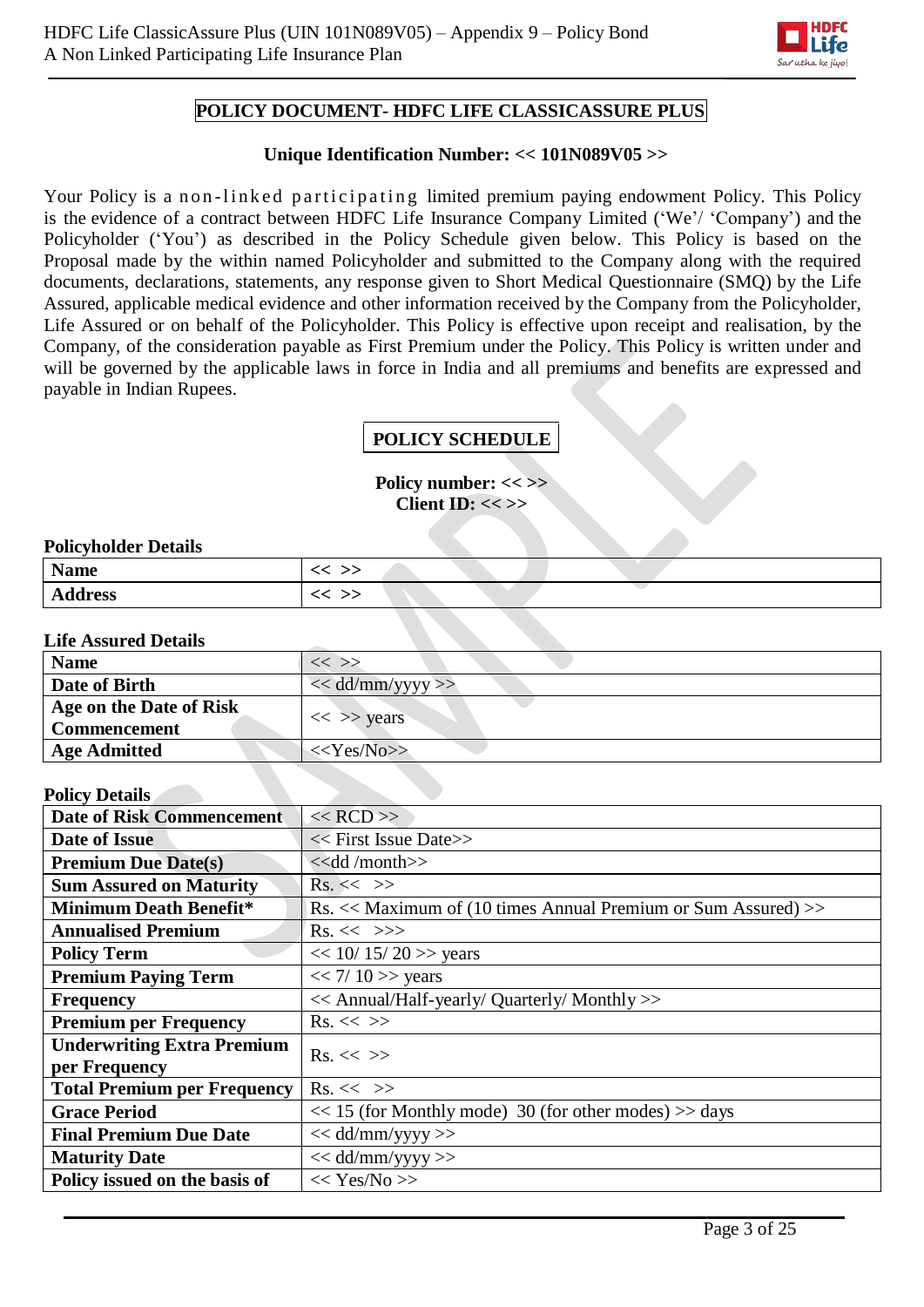

| <b>Short Medical Questionnaire</b> |  |
|------------------------------------|--|
|                                    |  |
| (SMO)                              |  |

The Premium amount is excluding any Taxes and levies leviable on the Premium. Amount of Taxes and levies will be charged at actual as per prevalent rate.

\* This Minimum Death Benefit corresponds to the Premium frequency shown above. This may change if there is a change in Premium frequency at a later date.

## **Rider Policy Details**

| <b>Name of the Rider</b>                | $\ll >>$ |
|-----------------------------------------|----------|
| <b>UIN</b> of the Rider                 | <<>>     |
| <b>Date of Risk Commencement</b>        | $\ll >>$ |
| Date of Issue                           | $\ll >>$ |
| <b>Rider Sum Assured</b>                | <<>>     |
| <b>Annualized Premium/Single</b>        | $\ll >>$ |
| <b>Premium</b>                          |          |
| <b>Policy Term</b>                      | $\ll>>$  |
| <b>Premium Paying Term</b>              | $\ll >>$ |
| <b>Frequency of Premium Payment</b>     | $\ll >>$ |
| <b>Premium per Frequency of Premium</b> | $\iff$   |
| <b>Payment</b>                          |          |

### **Rider Policy Details**

| <b>Name of the Rider</b>                | $\ll>>$                           |
|-----------------------------------------|-----------------------------------|
| <b>UIN</b> of the Rider                 | $\ll >>$                          |
| <b>Date of Risk Commencement</b>        | <<>>                              |
| Date of Issue                           | <<>>                              |
| <b>Rider Sum Assured</b>                | $\langle \langle \rangle \rangle$ |
| <b>Annualized Premium/Single</b>        | <<>>                              |
| <b>Premium</b>                          |                                   |
| <b>Policy Term</b>                      | $\ll>>$                           |
| <b>Premium Paying Term</b>              | <<>>                              |
| <b>Frequency of Premium Payment</b>     | $\ll>>$                           |
| <b>Premium per Frequency of Premium</b> | <<>>                              |
| <b>Payment</b>                          |                                   |

# **NOMINATION SCHEDULE**

| <b>Nominee's Name</b>                                                    | $<<$ Nominee-1 $>>$                                            | $<<$ Nominee-2 $>>$ | $<<$ Nominee-3 $>>$ |  |  |  |  |
|--------------------------------------------------------------------------|----------------------------------------------------------------|---------------------|---------------------|--|--|--|--|
| Date of Birth of Nominee                                                 | $<<$ dd/mm/yyyy >><br>$<<$ dd/mm/yyyy >><br>$<<$ dd/mm/yyyy >> |                     |                     |  |  |  |  |
| <b>Nomination Percentage</b>                                             | $<<$ >> %                                                      | $<<$ >> %           | $<<$ >> %           |  |  |  |  |
| <b>Nominee's Address</b>                                                 | $<<$ >><br>$<<$ >><br>$<<$ >>                                  |                     |                     |  |  |  |  |
| <b>Appointee's Name</b><br>(Applicable where the nominee)<br>is a minor) | $<<$ >>                                                        |                     |                     |  |  |  |  |
| Date of Birth of Appointee                                               | $<<$ dd/mm/yyyy >>                                             |                     |                     |  |  |  |  |
| <b>Appointee's Address</b>                                               | $<<$ >>                                                        |                     |                     |  |  |  |  |

Signed at Mumbai on <<>> For HDFC Life Insurance Company Limited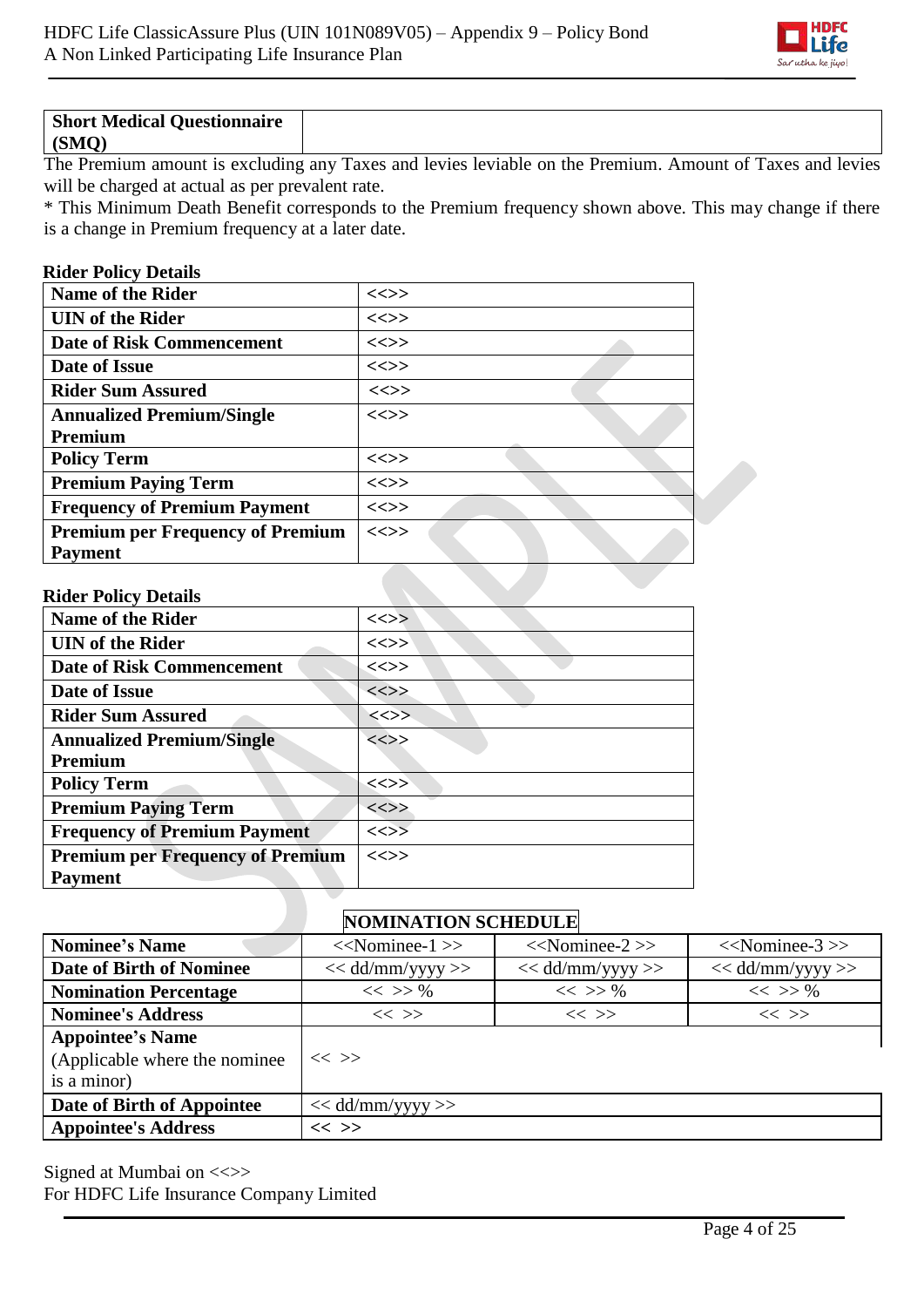

# Authorised Signatory

Note: Kindly note that name of the Company has changed from "HDFC Standard Life Insurance Company Limited" to "HDFC Life Insurance Company Limited".

In case you notice any mistake, you may return the Policy document to us for necessary correction.

**SPACE FOR ENDORSEMENT**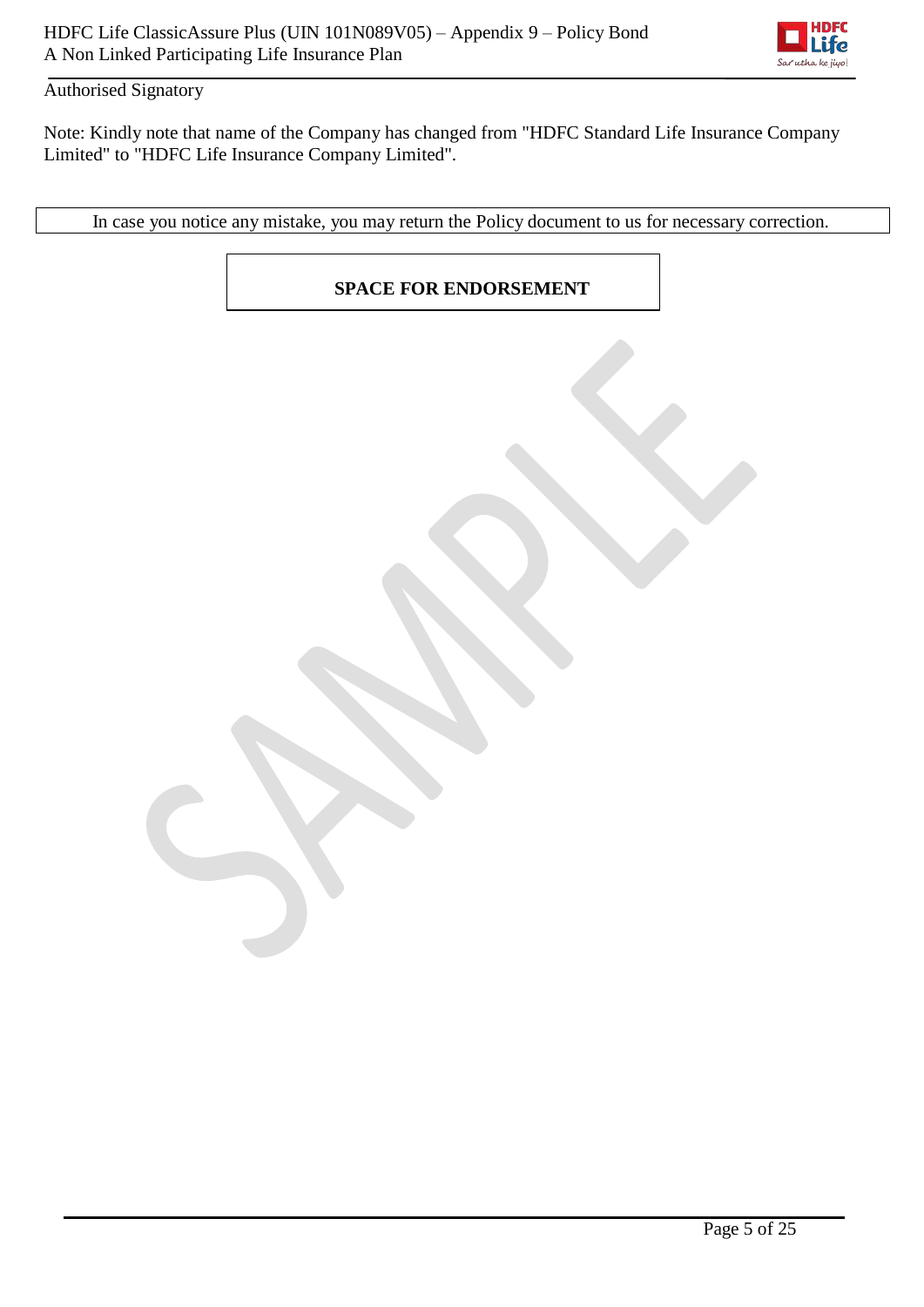

# **Part B**

# **(1) Definitions**

- (1)*Appointee* means the person named by you and registered with us in accordance with the Nomination Schedule, who is authorized to receive the Death Benefit under this Policy on the death of the Life Assured while the Nominee is a minor;
- (2)*Assignee* means the person to whom the rights and benefits under this Policy are transferred by virtue of assignment under section 38 of the Insurance Act, 1938; as amended from time to time
- (3) *Authority/ IRDAI* means Insurance Regulatory and Development Authority of India.
- (4) *Company, company, Insurer, Us, us, We, we, Our, our* – means or refers to HDFC Life Insurance Company Limited.
- (5)*Date of Risk Commencement* means the date, as stated in the Policy Schedule, on which the insurance coverage under this Policy commences;
- (6)*Frequency of Premium Payment* means the period, as stated in the Policy Schedule, between two consecutive Premium due dates for the Policy;
- (7)*In-force* Policy means the Policy for which all due premiums have been paid as on the date of surrender.
- (8) *Life Assured* The Life Assured is the person as stated in the Policy Schedule on whose life the contingent events have to occur for the benefits to be payable. The Life Assured may be the Policyholder.
- (9)*Maturity Date* means the date stated in the Policy Schedule, on which the Policy Term expires and this Policy terminates;
- (10) Nominee means the person named by you and registered with us in accordance with the Nomination Schedule, who is authorized to receive the Death Benefit under this Policy, on the death of the Life Assured;
- (11) *Policy Anniversary* means the annual anniversary of the Date of Risk Commencement;
- (12) *Policyholder, You, you, your*  means or refers to the Policyholder stated in the Policy Schedule.
- (13) *Policy* Term means the term of the Policy as stated in the Policy Schedule;
- (14) *Premium(s*) means an amount stated in the Policy Schedule, payable by you to us for every Policy Year by the due dates, and in the manner stated in the Policy Schedule, to secure the benefits under this Policy, excluding Taxes and levies;
- (15) *Premium Paying Term* means the period as stated in the Policy Schedule, in years, over which Premiums are payable;
- (16) *Revival of a Policy* means restoration of the Policy, which was discontinued due to the nonpayment of Premium, by the Company with all the benefits mentioned in the Policy document, with or without rider benefits, if any, upon the receipt of all the Premiums due and other charges/late fee, if any, as per the terms and conditions of the Policy, upon being satisfied as to the continued insurability of the insured/Policyholder on the basis of the information, documents and reports furnished by the Policyholder.
- (17) *Revival Period* means the period of two consecutive years from the date of discontinuance of the Policy, during which period the Policyholder is entitled to revive the Policy, which was discontinued due to the non-payment of Premium, in accordance with the terms of Revival of a Policy.
- (18) *Simple reversionary bonus* The simple reversionary bonus rate is expressed as a percentage of the Sum Assured on Maturity as declared from time to time. No guarantee shall be applicable to the declaration of future rates of reversionary bonus;
- (19) *Sum Assured on Maturity -* Sum Assured on Maturity is the amount which is guaranteed to become payable on maturity of the policy, in accordance with the terms and conditions specified in the Policy.
- (20) *Sum Assured on Death -* Sum Assured on Death is the amount which is guaranteed to become payable on death of the Life Assured, in accordance with the terms and conditions specified in the Policy
- (21) *Surrender* means complete withdrawal/ termination of the entire Policy.
- (22) *Surrender Value* means an amount, if any, that becomes payable in case of Surrender of the Policy in accordance with the terms and conditions of the Policy.
- (23) *Total Premiums Paid* means total of all the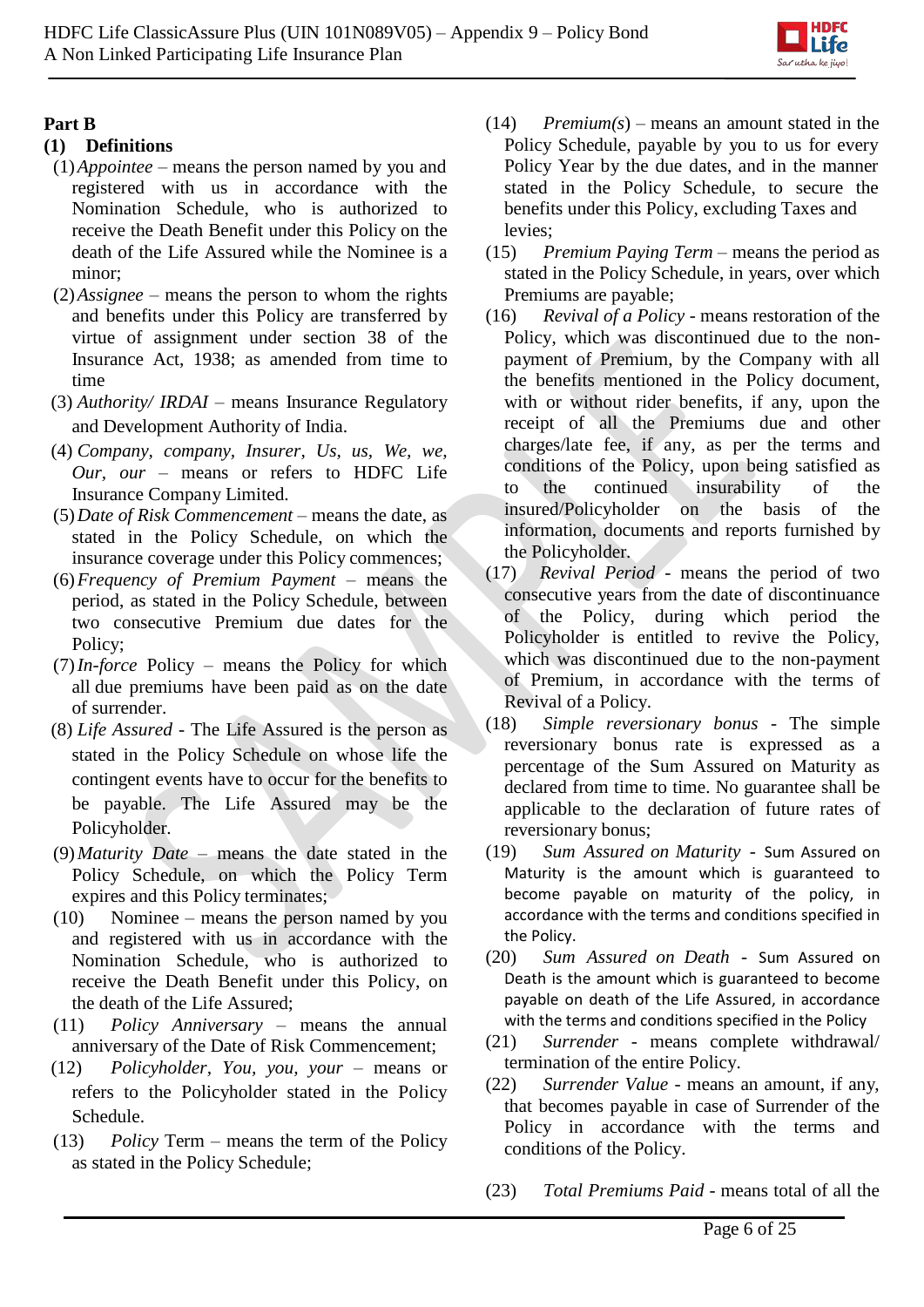

premiums received, excluding any extra premium, any rider premium and taxes.

Page 7 of 25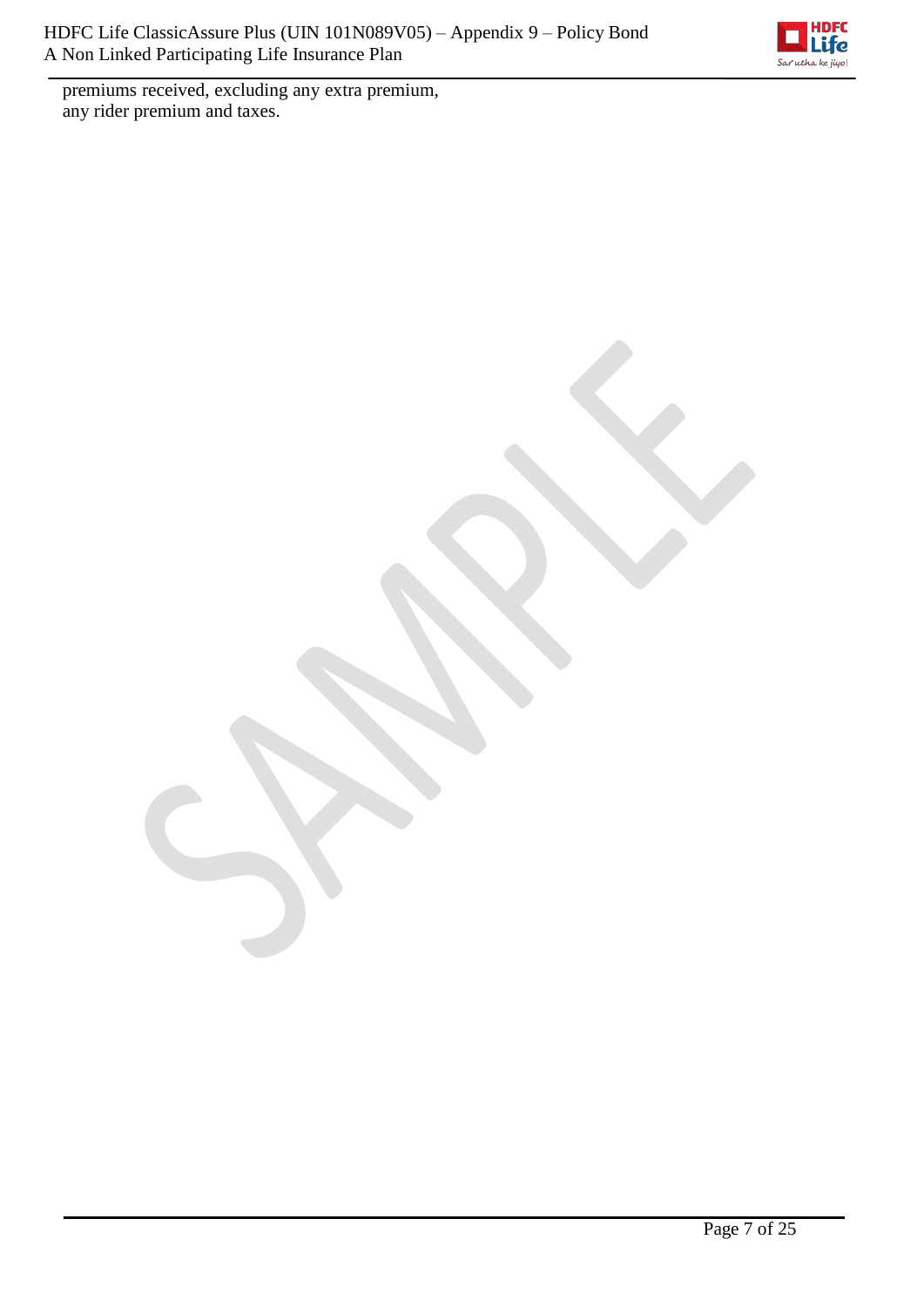

# **Part C**

# **(2) Benefits**

- (1)*Maturity Benefit*  On survival of the Life Assured till the maturity date and provided all premiums which have fallen due are paid, the amount payable is the sum of:
	- Sum Assured on Maturity
	- Accrued simple reversionary bonuses
	- Interim Bonus (if any)
	- Terminal Bonus (if declared)
- (2)*Death Benefit* On death of the Life Assured before the maturity date and provided all premiums which have fallen due are paid, the amount payable is the sum of:
	- Sum Assured on Death or 10 times the annualised premium or 105% of the Total Premiums paid till the date of death, whichever is highest
	- Accrued simple reversionary bonuses
	- Interim Bonus (if any)
	- Terminal Bonus (if declared)

For this policy, Sum Assured on Maturity, Sum Assured & Sum Assured on Death are all equal.

- (3) The Death Benefit is subject to the exclusions set out in Clause 3 of Part F (Exclusions).
- (4) For the purpose of computation of annualised premium for Death Benefit, the premiums shall exclude any underwriting extra premiums, any loadings for modal premiums, rider premiums, and any applicable taxes and levies paid.
- (5) Upon the payment of the Death Benefit or the Maturity Benefit, the Policy terminates and no further benefits are payable.
- (6) For a paid-up Policy, the Death and Maturity Benefits payable shall be as described in Clause 2 of Part D.
- (7) The recipients of benefits under this Policy are as specified below:
	- Death Benefit shall be payable to the nominee(s), if the Policyholder and Life Assured are the same; or to the Policyholder if the Life Assured is different than the Policyholder
	- All other benefits shall be payable to the Policyholder.
- (8) Risk cover starts from date of commencement of policy for all lives including minors.

# **(3) Payment and cessation of premiums**

(1)The first premium must be paid along with thesubmission of your completed application. Subsequent premiums are due in full on the due dates as per the frequency set out in your Policy Schedule.

(2) Premiums under the Policy can be paid on yearly, half-yearly, quarterly or monthly basis as per the chosen frequency and as set out in the Policy Schedule or as amended subsequently.

# **(3)Advance Premium**

The Premiums that fall due in the same financial year can be paid in advance. However, where the premium due in one financial year is paid in advance in earlier financial year, we may collect the same for a maximum period of three months in advance of the due date of the premium.

- (4)Any Regular Premiums paid before the Due Date will be deemed to have been received on the Due Date for that Regular Premium.
- (5) A grace period of 30 days, where the mode of payment of premium is other than monthly, and 15 days in case of monthly mode, is allowed for the payment of each renewal premium after the first premium. We will not accept part payment of the premium. The policy is considered to be in-force with the risk cover during the grace period without any interruption.
- (6)If any premium remains unpaid after the expiry of the grace period, your Policy may lapse or become Paid-Up, as described in Clause 2 of Part D7, with effect from the due date of the first unpaid premium. In that event, the benefits under such Policy shall be payable in accordance with Clause 2 of Part D7 as stated below.
- (7)Premiums are payable by You without any obligation on us to issue a reminder notice to you.
- (8) Where the premiums have been remitted otherwise than in cash, the application of the premiums received is conditional upon the realization of the proceeds of the instrument of payment, including electronic mode.
- (9) The benefits payable under this Policy will be paid after deduction of the premium fallen due during the then current Policy year, if such premium has remained unpaid.
- (10) If you suspend payment of premium for any reason whatsoever, Clause 2 of Part D (Lapsed Policies and Paid –Up Policies) may apply and we shall not be held liable for any loss of benefits.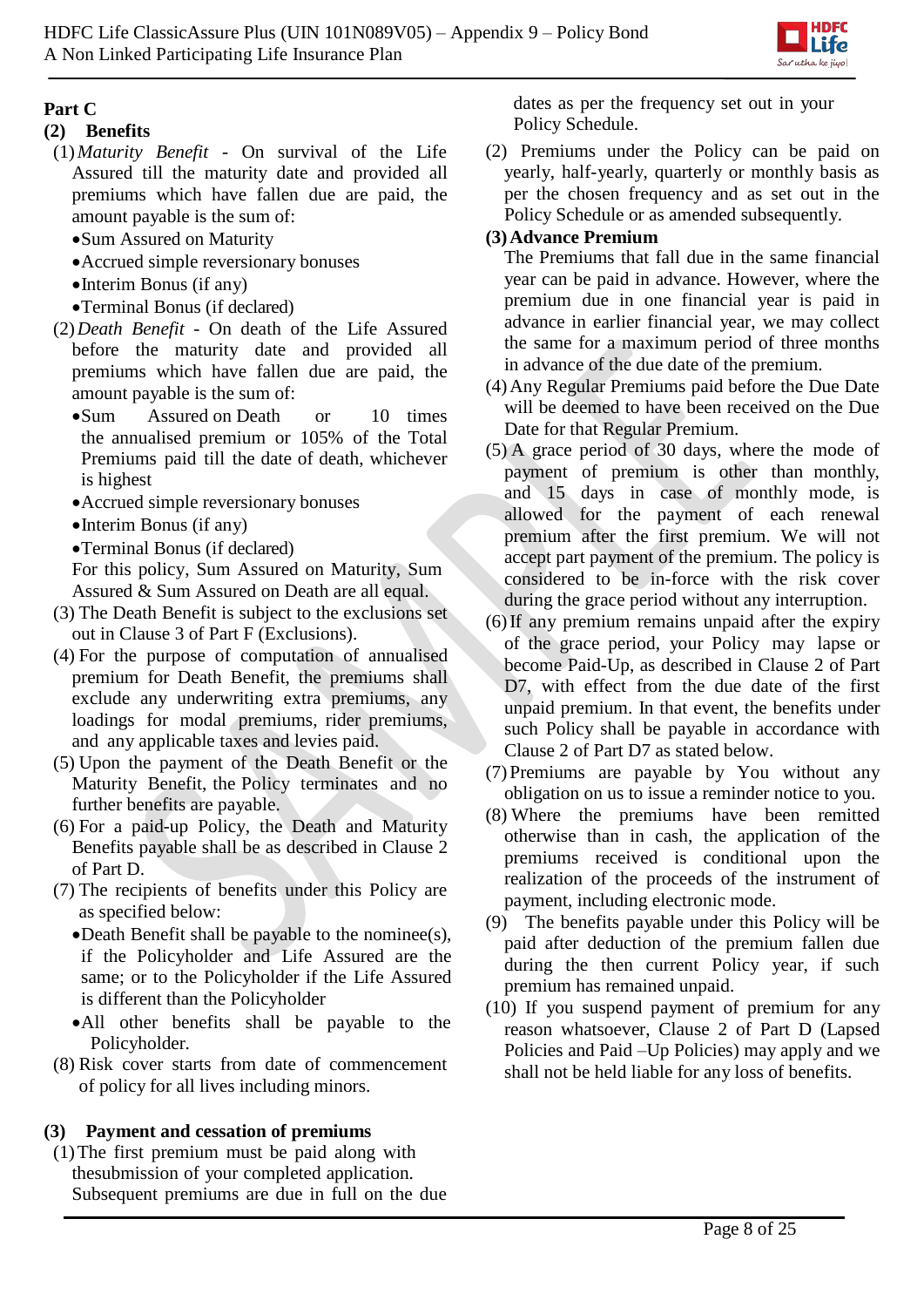

# **Part D**

# **(1) Surrender Value**

- (1)The Policy will acquire a minimum Guaranteed Surrender Value (GSV) upon the payment of at least two years' premiums.-
- (2) The minimum Guaranteed Surrender Value shall be the sum of:
	- Applicable GSV factors on the Total Premiums paid at the time of surrender multiplied to the Total Premiums paid to date.
	- Applicable GSV factors on bonuses at the time of surrender multiplied to the subsisting bonuses already attached to the Policy.

The GSV factors applicable for T o t a l Premiums paid and accrued bonuses are as specified in Appendix 1.

(3)The Company may pay a surrender value higher than the minimum Guaranteed Surrender Value in the form of a Special Surrender Value (SSV).

**(2) Lapsed Policies and Paid-Up policies**

- (1) If any premium remains unpaid after the expiry of the grace period and your Policy has not acquired a minimum Guaranteed Surrender Value, your Policy's status will be altered to lapsed status and the cover will cease.
- (2) No benefits would be payable under a lapsed Policy.
- (3) If any premium remains unpaid after the expiry of the grace period and your Policy has acquired a minimum Guaranteed Surrender Value, your Policy's status will be altered to paid-up status.
- (4) Once your Policy is altered to paid-up status, the Sum Assured will reduce to paid-up Sum Assured and your Policy will cease to qualify for addition of any future bonuses. The paid-up Sum Assured will be calculated as the Sum Assured on Maturity multiplied by the ratio of the premiums paid to the premiums payable under the Policy.
- (5) A lapsed or paid-up Policy may be revived subject to the terms and conditions as described under Clause 9 of Part D.
- (6) The Maturity Benefit for a paid-up Policy shall be the sum of paid-up Sum Assured and Simple Reversionary Bonuses (accrued before the Policy become paid-up).
- (7) The Death Benefit for a paid-up Policy shall be the sum of:
- Paid-up Sum Assured or 105% of the Total Premiums paid till the date of death, whichever is higher, and
- Simple Reversionary Bonuses (accrued before

the Policy became paid-up)

(8) For the purpose of computation of Death Benefit, the premiums shall exclude any loadings for modal premiums and any applicable taxes and levies paid.

# **(3) Revival of the Policy**

If your Policy has been paid-up or lapsed, it may be revived subject to the terms and conditions that we may specify from time to time. Currently, the application for the revival should be made within five years from the due date of the first unpaid premium and before the date of maturity. The revival will be subject to satisfactory evidence of continued insurability of the life assured and payment of outstanding premiums with interest and revival charges of Rupees 250/-. Once the Policy is revived, you are entitled to receive all contractual benefits. The current rate of interest for revival is 9.5% p.a.

# **(4) Bonus**

- (1)Bonuses will be allocated through the simple reversionary bonus method by distribution of the surplus on the basis of actuarial valuation of assets and liabilities at the end of the financial year. The reversionary bonus rate declared by the Company is guaranteed to be a minimum of 3% p.a. of the Sum Assured during the premium paying term. This simple bonus rate is expressed as a percentage of the Sum Assured. No guarantee (other than as specified above) shall be applicable to the declaration of future rates of reversionary bonus.
- (2)Where applicable, an interim bonus may be payable on claim before the Policy term. Additionally, at the discretion of the Company and based on experience, terminal bonus may be declared at the end of the Policy term.
- (3)Once your Policy is in paid-up status, it will cease to qualify for addition of any future bonus. Reversionary bonus attached to the Policy on the date the Policy is altered to paid-up status, will continue to be attached.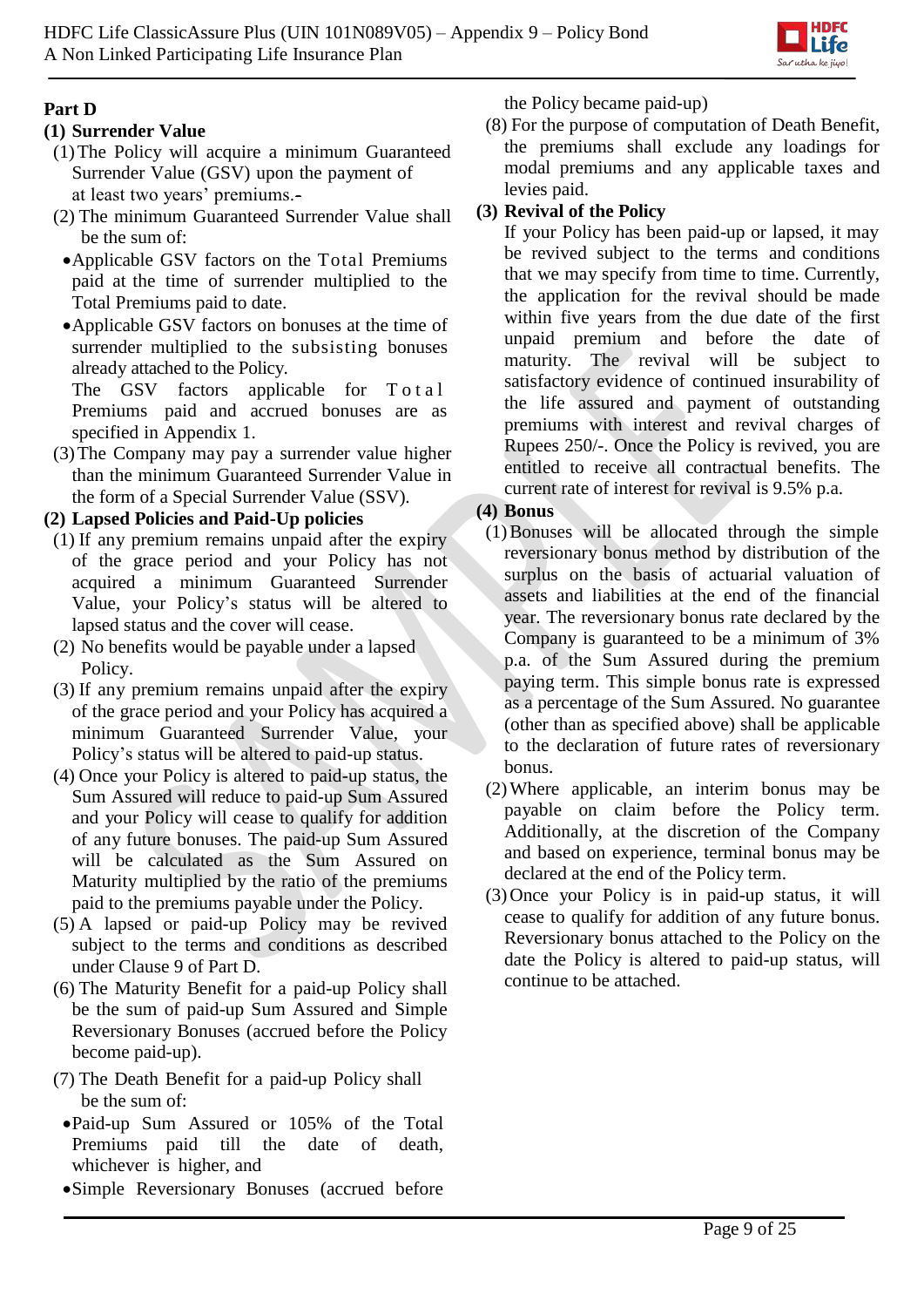

# **(5) Alterations**

The premium paying frequency can be changed subject to the minimum premium conditions. The Annualised Premium cannot be decreased or increased at any point of time except due to a change in premium paying frequency and only to that extent.

## **(6) Loans**

Once a Policy has acquired a surrender value loans may be permitted on this product, subject to such terms and conditions as the company may specify from time to time. Our current terms and conditions are stated below:

- The loan will only be given on an inforce Policy;
- The Policyholder should be atleast 18 years of age at the time of requesting the loan;
- The loan amount will be subject to maximum 80% of the surrender value;
- The interest rate on loan is 14% p.a.;
- Before any benefits are paid out, loan outstanding together with the interest thereon will be deducted and the balance amount will be payable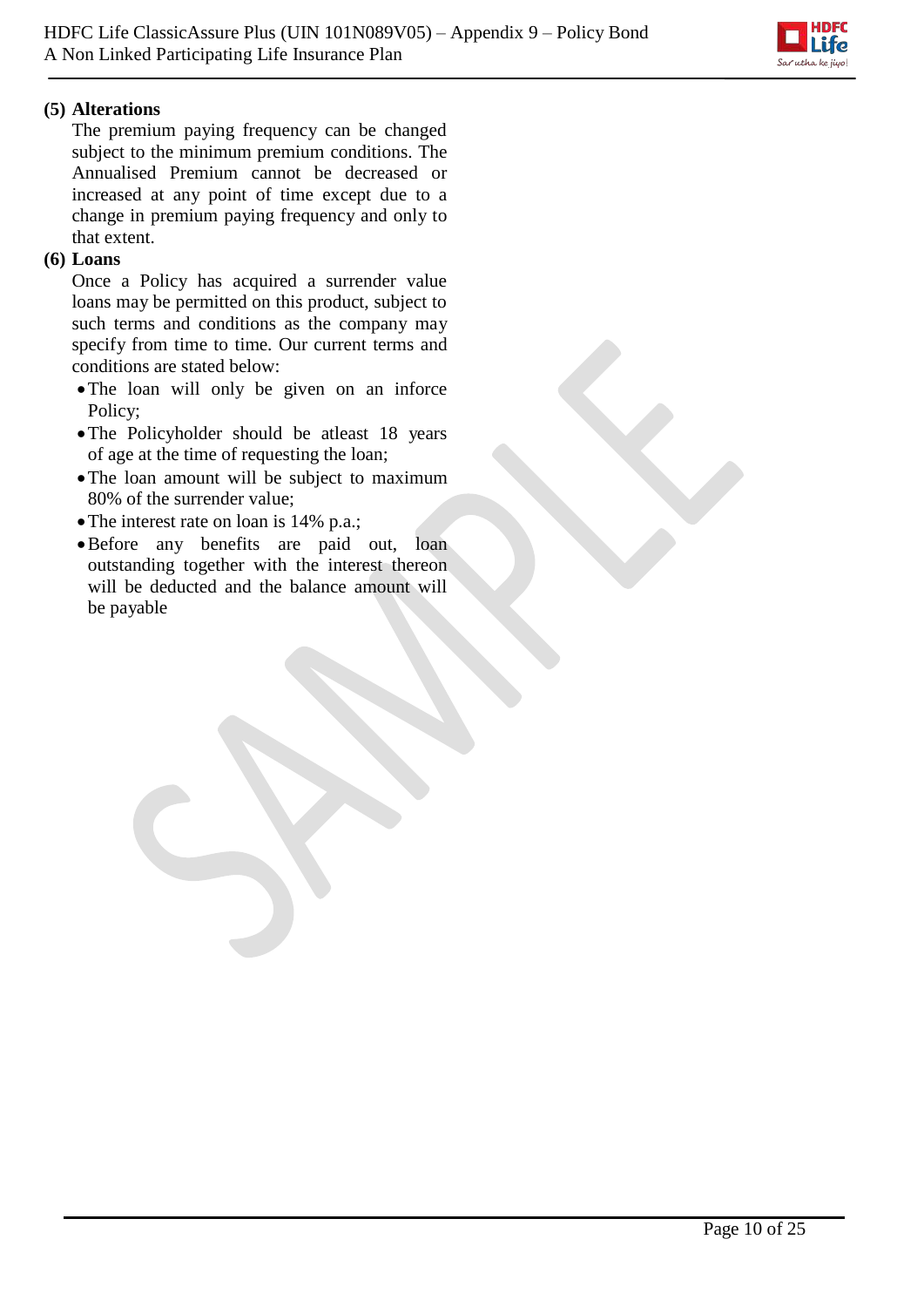

### **Part E 1. Additional Servicing Charges :** Not Applicable

Page 11 of 25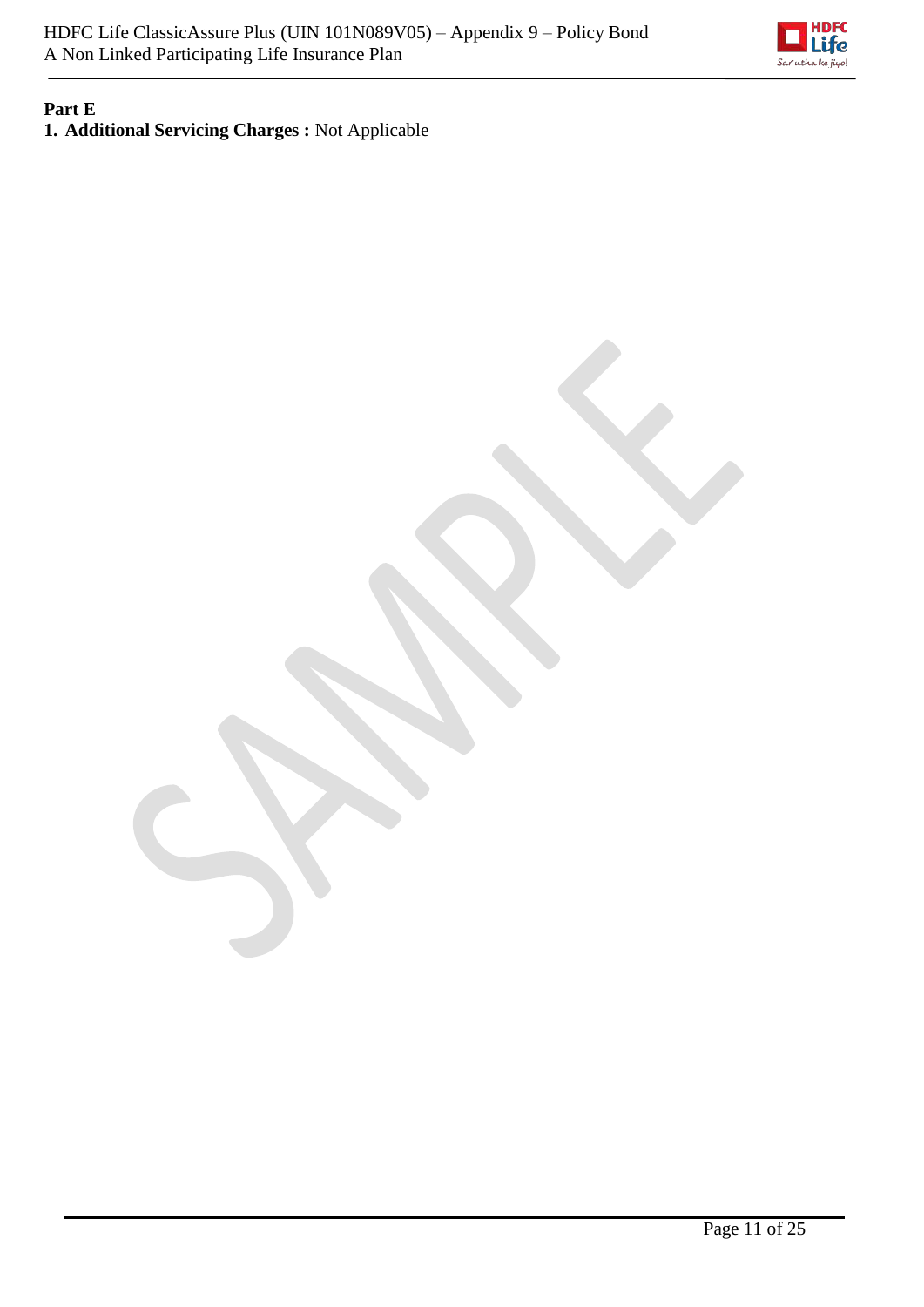

# **Part F**

### **(1) Assignments and Nominations Assignment**

The Policyholder can assign or transfer of a Policy in accordance with Section 38 of the Insurance Act, 1938 as amended from time to time. Simplified version of the provisions of Section 38 is enclosed in Annexure I for reference.

# **Nomination**

The Policyholder can nominate a person/ persons in accordance with Section 39 of the Insurance Act, 1938 as amended from time to time. Simplified version of the provisions of Section 39 is enclosed in Annexure II for reference.

# **(2) Age Admitted**

The Company has calculated the Premiums under the Policy on the basis of the age of the Life Assured as declared in the Proposal. In case You have not provided proof of age of the Life Assured with the Proposal, You will be required to furnish such proof of age of the Life Assured as is acceptable to us and have the age admitted. In the event the age so admitted ("Correct Age") during the Policy term is found to be different from the age declared in the Proposal, without prejudice to our rights and remedies including those under the Insurance Act, 1938, as amended from time to time, we shall take one of the following actions (i) if the Correct Age makes the Life Assured ineligible for this Policy, we will offer him suitable plan as per our underwriting norms. If you do not wish to opt for the alternative plan or if it is not possible for us to grant any other plan, the Policy will stand cancelled from the date of issuance and the Premiums paid under the Policy will be returned subject to the deduction of expenses incurred by the Company and the Policy will terminate thereafter; or (ii) if the Correct Age makes the Life Assured eligible for the Policy, the difference between the revised premium, as per the Correct Age and the original premium, with interest, will be due on the next Policy anniversary date and the revised premium will continue for the rest of the Premium payment term. The provisions of Section 45 of the Insurance Act, 1938, as amended from time to time, shall be applicable.

## **(3) Suicide Exclusion**

In case of death due to suicide within 12 months from the date of commencement of risk under the Policy or from the date of revival of the Policy, as applicable, the nominee or beneficiary of the Policyholder shall be entitled to at least 80% of the Total Premiums paid till the date of death or the surrender value available as on the date of death whichever is higher, provided the Policy is in force.

# **(4) Incorrect Information and Non-Disclosure**

Fraud, misrepresentation and forfeiture would be dealt with in accordance with provisions of Section 45 of the Insurance Act 1938 as amended from time to time. Simplified version of the provisions of Section 45 is enclosed in Annexure III for reference.

# **(5) Policy on the life of a Minor**

Where the Policy has been taken for the benefit of the Life Assured who is a minor, the Policy shall automatically vest to the Life Assured on his attaining majority.

# **(6) Taxes**

## **Indirect Taxes**

Taxes and levies shall be levied as applicable. Any taxes and levies becoming applicable in future may become payable by you by any method including by levy of an additional monetary amount in addition to premium and or charges.

# **Direct Taxes**

Tax, if any will be deducted at the applicable rate from the payments made under the Policy, as per the provisions of the Income Tax Act, 1961 as amended from time to time.

As per the current laws, Taxes and levies are applicable on life insurance premium and is payable in addition to the premium amount specified in the Policy Schedule. Any other Taxes and levies leviable in future including changes in the rate of any of the above may become payable by you by any method we deem appropriate including by levy of an additional monetary amount in addition to the premium.

# **(7) Pre-requisites for payment of Benefits**

- (1) *Maturity Benefit*  The Maturity Benefit will be paid if and only if
	- The Policy has matured and the Life Assured is alive on the Maturity Date,
	- All Premiums which have fallen due have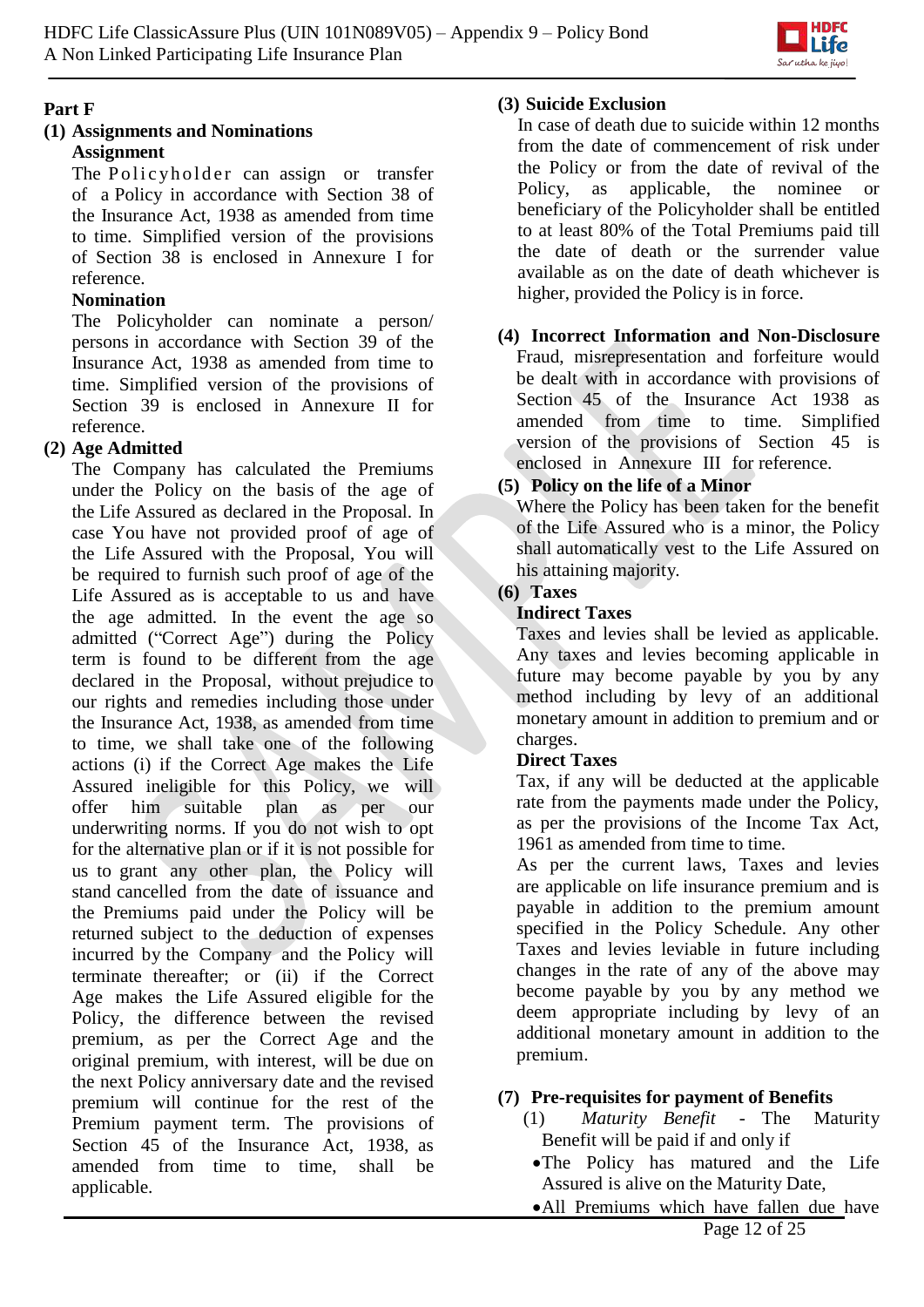

been paid,

- No claim has been made on the Policy,
- The Policy has not been surrendered, cancelled or terminated; and
- All relevant documents including the original Policy document in support of your claim have been provided to the Company.
- (2) *Death Benefit*  These Benefits will be paid if and only if
	- The death of the Life Assured has occurred before the Maturity Date,
	- The Policy provisions specified in Clause 3 of Part F (Exclusions) and Clause 4 of Part F (Incorrect Information and Non Disclosure) are not attracted,
	- The Policy has not been surrendered or cancelled or terminated; and
	- All relevant documents in support of the claim have been provided to the Company.

Basic documentation if death is due to Natural Cause:

a. Completed claim form, (including NEFT details and bank account proof as specified in the claim form);

b. Original Policy;

c. Original or copy Death Certificate issued by Municipal Authority/ Gram Panchayat / Tehsildar (attested by issuing authority);

e. Claimant's identity and residence proof.

Basic documentation if death is due to Un-Natural Cause:

a. Completed claim form, (including NEFT details and bank account proof as specified in the claim form);

b. Original Policy;

c. Original or copy Death Certificate issued by Municipal Authority/ Gram Panchayat / Tehsildar (attested by issuing authority);

d. Claimant's identity and residence proof.

e. Original or copy of First Information Report, Police Panchnama report attested by Police authorities; and

f. Original or copy of Postmortem report attested by Hospital authority.

- Depending on the circumstances of the death, further documents may be called for as we deem fit.
- The claim is required to be intimated to us within a period of 90 days from the date of

death. However, we may condone the delay in claim intimation, if any, where the delay is proved to be for reasons beyond the control of the claimant.

**(8) Modification, Amendment, Re-enactment of or to the Insurance laws and rules, regulations, guidelines, clarifications, circulars etc there under**

(1)This Policy is subject to

• The Insurance Act 1938, as amended by the Insurance Regulatory and Development Authority Act, 1999.

 Amendments, modifications (including reenactment) as may be made from time to time, and

 Other such relevant regulations rules, laws, guidelines, circulars, enactments etc as may be introduced there under from time to time.

(2) We reserve the right to change any of these Policy Provisions / terms and conditions in accordance with changes in applicable Regulations or Laws or if it becomes impossible or impractical to enact the provision / terms and conditions.

(3) We are required to obtain prior approval from the IRDAI or any successor body before making any material changes to these provisions, except for changes of regulatory / statutory nature.

(4) We reserve the right to require submission of such documents and proof at all life stages of the Policy as may be necessary to meet the requirements under Anti- money Laundering/Know Your Customer norms and as may be laid down by IRDAI and other regulators from time to time.

### **(9) Notices**

Any notice, direction or instruction given to Us,

under the Policy, shall be in writing and delivered by hand, post, facsimile or from registered electronic mail ID to:

HDFC Life Insurance Company Limited, 11th Floor, Lodha Excelus, Apollo Mills Compound, N.M. Joshi Marg, Mahalaxmi, Mumbai - 400011.

Registered Office: Lodha Excelus, 13th Floor, Apollo Mills Compound, N.M. Joshi Marg, Mahalaxmi, Mumbai - 400011.

Helpline number: 18602679999 (Local charges apply)

E[-mail: service@hdfclife.com](mailto:mail:%20service@hdfclife.com)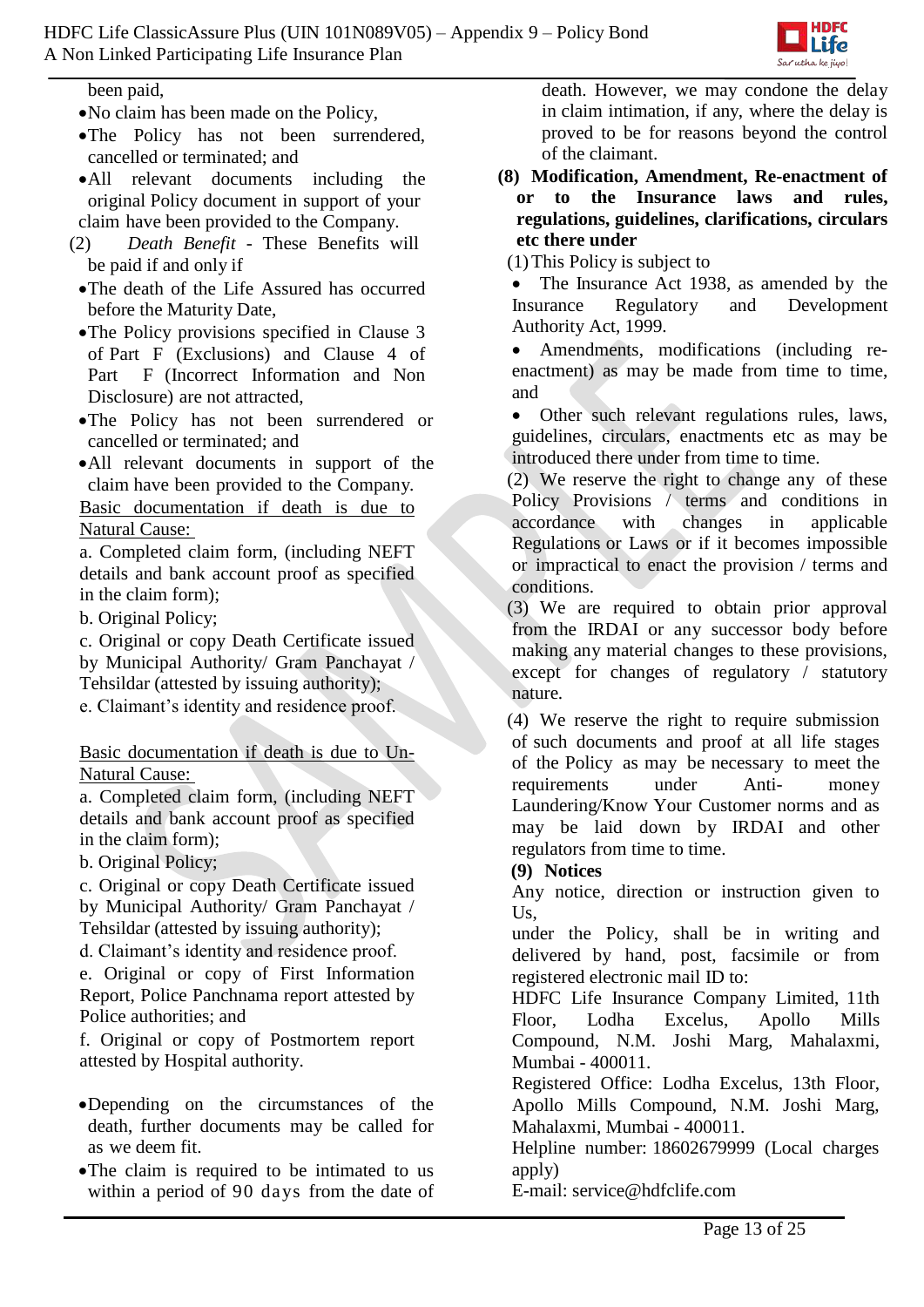

Or such other address as may be informed by Us. Similarly, any notice, direction or instruction to be given by Us, under the Policy, shall be in writing and delivered by hand, post, courier, facsimile or registered electronic mail ID to the updated address in the records of the Company.

You are requested to communicate any change in address, to the Company supported by the required address proofs to enable the Company to carry out the change of address in its systems. The onus of intimation of change of address lies with the Policyholder. An updated contact detail of the Policyholder will ensure that correspondences from the Company are correctly addressed to the Policyholder at the latest updated address.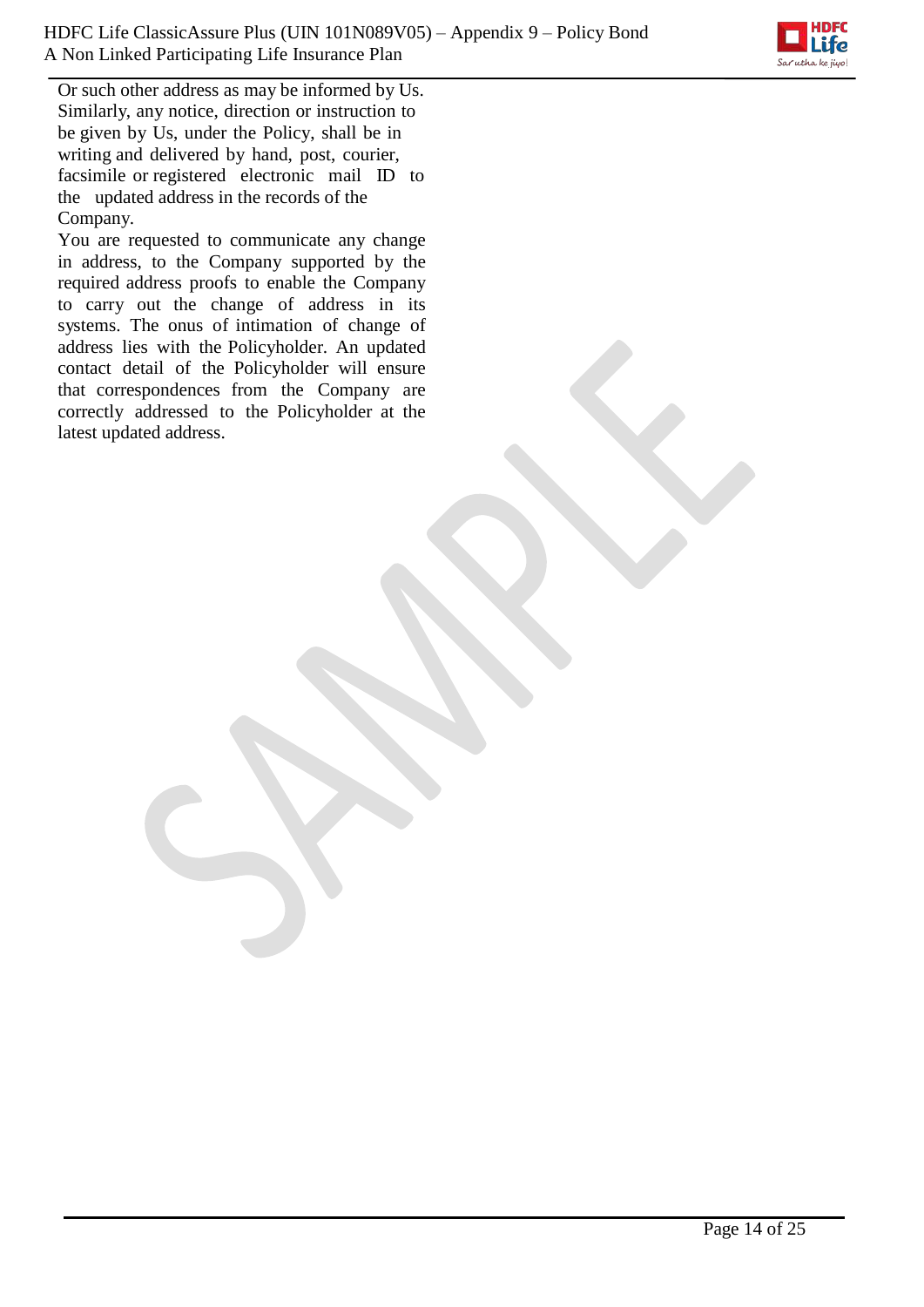

#### **Part G (Grievance Redress Mechanism)**

### **Grievance Redressal Process**

(i) The customer can contact us on the below mentioned address or at any of our branches in case of any complaint/ grievance:

Grievance Redressal Officer

HDFC Life Insurance Company Limited

11th Floor, Lodha Excelus, Apollo Mills Compound,

N. M. Joshi Marg, Mahalaxmi, Mumbai, Maharashtra - 400011

Helpline number: 18602679999 (Local charges apply)

E-mail: [service@hdfclife.com](mailto:service@hdfclife.com)

- (ii) All grievances (Service and sales) received by the Company will be responded to within the prescribed regulatory Turn Around Time (TAT) of 15 days.
- (iii)Written request or email from the registered email id is mandatory.
- (iv) If required, we will investigate the complaints by taking inputs from the customer over the telephone or through personal meetings.
- (v) We will issue an acknowledgement letter to the customer within 3 working days of the receipt of complaint.
- (vi)The acknowledgement that is sent to the customer has the details of the complaint number, the Policy number and the Grievance Redressal Officer's name who will be handling the complaint of the customer.
- (vii) If the customer's complaint is addressed within 3 days, the resolution communication will also act as the acknowledgment of the complaint.
- (viii)The final letter of resolution will offer redressal or rejection of the complaint along with the appropriate reason for the same.
	- (ix)In case the customer is not satisfied with the decision sent to him or her, he or she may contact our Grievance Redressal Officer within 8 weeks of the receipt of the communication at any of the touch points mentioned in the document, failing which, we will consider the complaint to be satisfactorily resolved.
	- (x) The following is the escalation matrix in case there is no response within the prescribed timelines or if you are not satisfied with the response. The number of days specified in the

below- mentioned escalation matrix will be applicable from the date of escalation.

| <b>Level</b>   | <b>Designation</b>    | <b>Response Time</b> |
|----------------|-----------------------|----------------------|
| 1st Level      | <b>Associate Vice</b> | 10 working           |
|                | President $-$         | days                 |
|                | Customer              |                      |
|                | Relations             |                      |
| 2nd Level (for | Sr. Vice              | 7 working days       |
| response not   | $President -$         |                      |
| received from  | Customer              |                      |
| Level 1)       | Relations             |                      |

You are requested to follow the aforementioned matrix to receive satisfactory response from us.

- (xi) If you are not satisfied with the response or do not receive a response from us within 15 days, you may approach the Grievance Cell of IRDAI on the following contact details:
	- IRDAI Grievance Call Centre (IGCC) TOLL FREE NO: 155255/ 18004254732
	- Email ID: complaints@irda.gov.in
	- Online- You can register your complaint online at http://www.igms.irda.gov.in/
	- Address for communication for complaints by fax/paper: General Manager
		- Consumer Affairs Department Grievance Redressal Cell
		- Insurance Regulatory and Development Authority of India

Sy No. 115/1, Financial District,

Nanakramguda, Gachibowli,

Hyderabad – 500 032

2. In the event you are dissatisfied with the response provided by us, you may approach the Insurance Ombudsman in your region. The details of the existing offices of the Insurance Ombudsman are provided below. You are requested to refer to the IRDAI website at "www.irdai.gov.in" for the updated details.

### **a. Details and addresses of Insurance Ombudsman**

| Office of the   | <b>Contact Details</b> | Areas of     |
|-----------------|------------------------|--------------|
| Ombudsman       |                        | Jurisdiction |
| <b>AHMEDABA</b> | Office of the          | Gujarat,     |
|                 | Insurance              | Dadra &      |
|                 | Ombudsman,             | Nagar        |
|                 | Jeevan Prakash         | Haveli,      |
|                 | Building, 6th          | Daman and    |
|                 | floor, Tilak Marg,     | Diu          |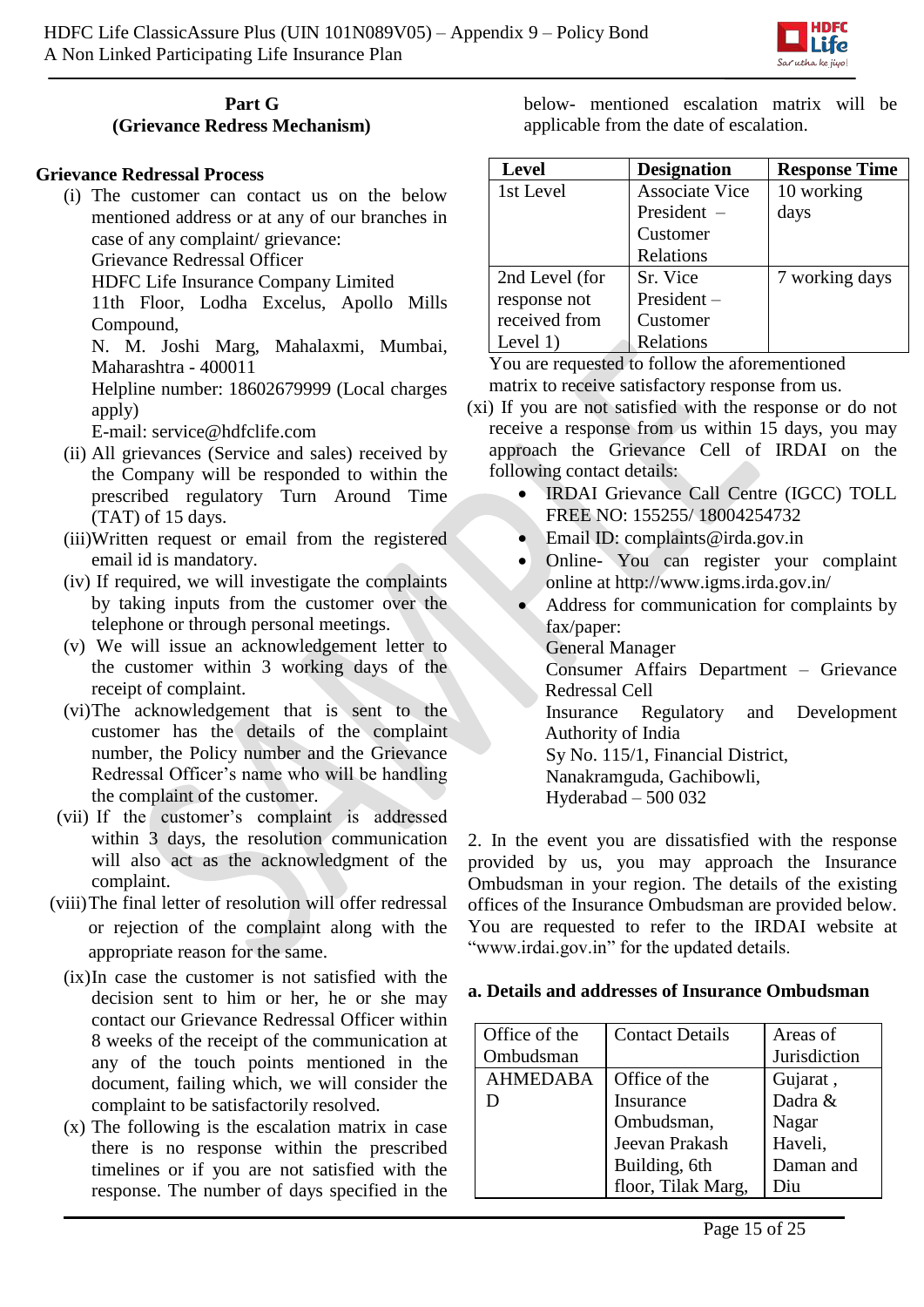

|                 | Relief Road,       |                 |                  | 26652048           |               |
|-----------------|--------------------|-----------------|------------------|--------------------|---------------|
|                 | Ahmedabad - 380    |                 |                  | 26652049           |               |
|                 | 001.               |                 |                  | Email: bimalokpa   |               |
|                 | Tel.:<br>079       |                 |                  | l.bengaluru@ecoi   |               |
|                 | 25501201/02/05/0   |                 |                  | .co.in             |               |
|                 | 6                  |                 | <b>CHANDIGAR</b> | Office of the      | Punjab        |
|                 | Email: bimalokpa   |                 | H                | Insurance          | Haryana,      |
|                 | l.ahmedabad@ec     |                 |                  | Ombudsman,         | Himachal      |
|                 | oi.co.in           |                 |                  | S.C.O. No. 101,    | Pradesh,      |
| <b>BHOPAL</b>   | Office of the      | Madhya          |                  | 102 & 103, 2nd     | Jammu<br>$\&$ |
|                 | Insurance          | Pradesh<br>$\&$ |                  | Floor, Batra       | Kashmir       |
|                 | Ombudsman,         | Chhattisgarh    |                  | Building, Sector   | Chandigarh    |
|                 | Janak Vihar        |                 |                  | $17 - D$ ,         |               |
|                 | Complex, 2nd       |                 |                  | Chandigarh $-160$  |               |
|                 | Floor, 6, Malviya  |                 |                  | 017.               |               |
|                 | Nagar, Opp. Airtel |                 |                  | Tel.:<br>0172      |               |
|                 | Office, Near New   |                 |                  | 2706196            |               |
|                 | Market, Bhopal -   |                 |                  | 2706468<br>Fax:    |               |
|                 | 462 003.           |                 |                  | 0172 - 2708274     |               |
|                 | Tel.: 0755 -       |                 |                  | Email: bimalokpa   |               |
|                 | 2769201 /          |                 |                  | l.chandigarh@eco   |               |
|                 | 2769202 Fax:       |                 |                  | i.co.in            |               |
|                 | 0755 - 2769203     |                 | <b>CHENNAI</b>   | Office of the      | Tamil Nadu,   |
|                 | Email:             |                 |                  | Insurance          | Pondicherry   |
|                 | bimalokpal.bhopa   |                 |                  | Ombudsman,         | Town<br>and   |
|                 | 1@ecoi.co.in       |                 |                  | Fatima Akhtar      | Karaikal      |
| <b>BHUBANES</b> | Office of the      | <b>Orissa</b>   |                  | Court, 4th Floor,  | (which<br>are |
| <b>HWAR</b>     | Insurance          |                 |                  | 453, Anna Salai,   | of<br>part    |
|                 | Ombudsman, 62,     |                 |                  | Teynampet,         | Pondicherry)  |
|                 | Forest park,       |                 |                  | $CHENNAI - 600$    |               |
|                 | Bhubneshwar-       |                 |                  | 018.               |               |
|                 | 751 009.           |                 |                  | Tel.:<br>044       |               |
|                 | 0674<br>Tel.:      |                 |                  | 24333668           |               |
|                 | 2596461            |                 |                  | 24335284<br>Fax:   |               |
|                 | /2596455<br>Fax:   |                 |                  | 044 - 24333664     |               |
|                 | 0674 - 2596429     |                 |                  | Email: bimalokpa   |               |
|                 | Email: bimalokpa   |                 |                  | l.chennai@ecoi.c   |               |
|                 | l.bhubaneswar@e    |                 |                  | o.in               |               |
|                 | coi.co.in          |                 | <b>DELHI</b>     | Office of the      | Delhi         |
| <b>BENGALUR</b> | Office of the      | Karnataka       |                  | Insurance          |               |
| U               | Insurance          |                 |                  | Ombudsman, 2/2     |               |
|                 | Ombudsman,         |                 |                  | A, Universal       |               |
|                 | Jeevan Soudha      |                 |                  | Insurance          |               |
|                 | Building, PID No.  |                 |                  | Building, Asaf Ali |               |
|                 | 57-27-N-19         |                 |                  | Road, New Delhi    |               |
|                 | Ground Floor,      |                 |                  | $-110002$ .        |               |
|                 | 19/19, 24th Main   |                 |                  | 011<br>Tel.:       |               |
|                 | Road, JP Nagar,    |                 |                  | 23232481           |               |
|                 | Ist Phase,         |                 |                  | 23213504           |               |
|                 | Bengaluru $-560$   |                 |                  | Email: bimalokpa   |               |
|                 | 078.               |                 |                  | l.delhi@ecoi.co.in |               |
|                 | Tel.:<br>080       |                 | <b>GUWAHATI</b>  | Office of the      | Assam,        |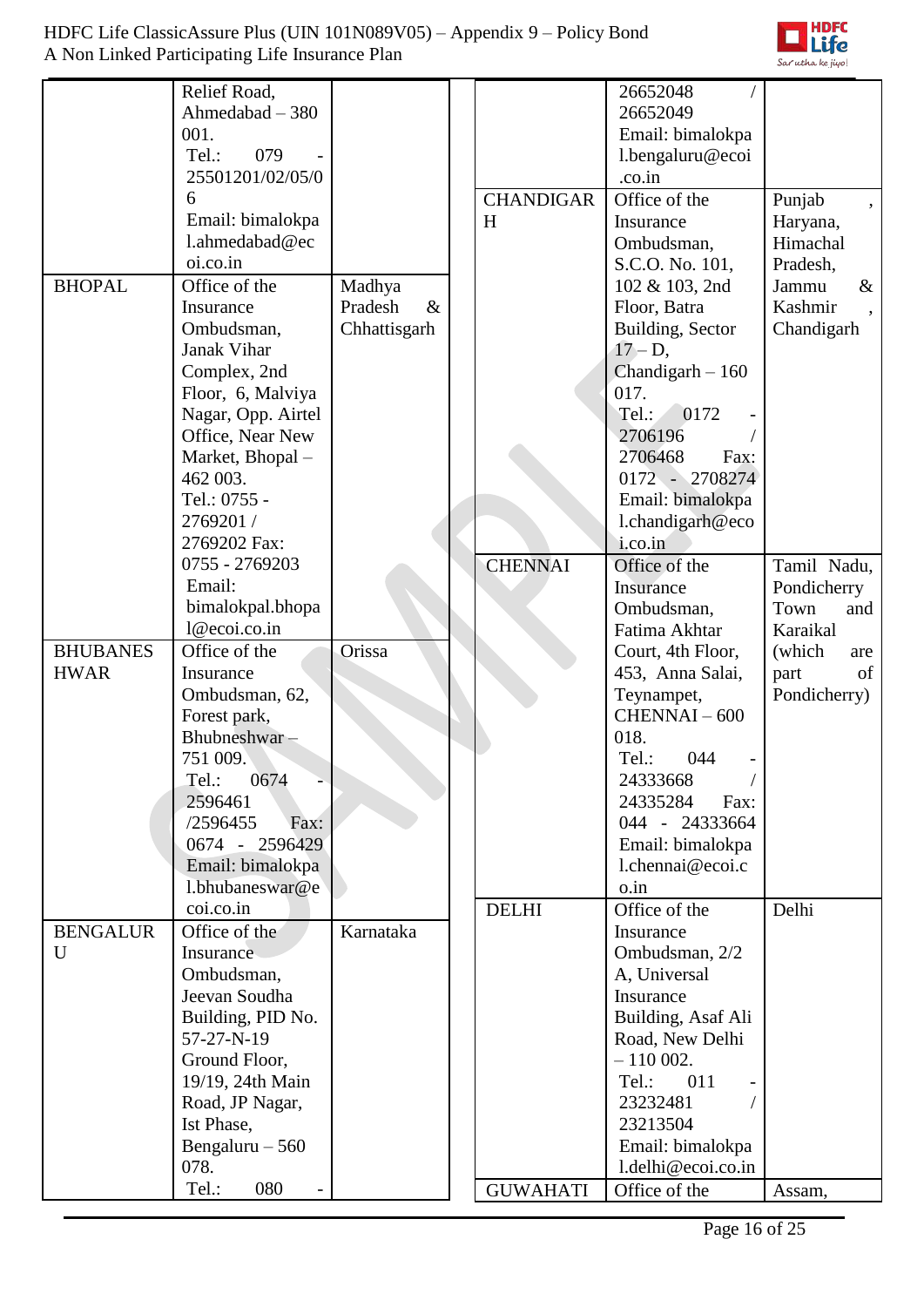

|                 | Insurance          | Meghalaya,       |                | Ernakulam - 682                    |                     |
|-----------------|--------------------|------------------|----------------|------------------------------------|---------------------|
|                 | Ombudsman,         | Manipur,         |                | 015.                               |                     |
|                 | Jeevan Nivesh, 5th | Mizoram,         |                | Tel.:<br>0484                      |                     |
|                 | Floor, Nr.         | Arunachal        |                | 2358759                            |                     |
|                 | Panbazar over      | Pradesh,         |                | 2359338<br>Fax:                    |                     |
|                 | bridge, S.S. Road, | Nagaland         |                | 0484 - 2359336                     |                     |
|                 | Guwahati-          | and Tripura      |                | Email: bimalokpa                   |                     |
|                 | 781001(ASSAM).     |                  |                | l.ernakulam@ecoi                   |                     |
|                 | Tel.: 0361         |                  |                | .co.in                             |                     |
|                 | 2632204            |                  | <b>KOLKATA</b> | Office of the                      | West Bengal,        |
|                 | 2602205            |                  |                | Insurance                          | Sikkim,             |
|                 | Email: bimalokpa   |                  |                | Ombudsman,                         | Andaman &           |
|                 | l.guwahati@ecoi.   |                  |                | Hindustan Bldg.                    | Nicobar             |
|                 | co.in              |                  |                | Annexe, 4th                        | Islands             |
| <b>HYDERABA</b> | Office of the      | Andhra           |                | Floor, 4, C.R.                     |                     |
| D               | Insurance          | Pradesh,         |                | Avenue,                            |                     |
|                 | Ombudsman, 6-2-    | Telangana,       |                | KOLKATA - 700                      |                     |
|                 | 46, 1st floor,     | Yanam<br>and     |                | 072.                               |                     |
|                 | "Moin Court",      | of<br>part       |                | 033<br>Tel.                        |                     |
|                 | Lane Opp. Saleem   | of<br>Territory  |                | 22124339                           |                     |
|                 | Function Palace,   | Pondicherry      |                | 22124340 Fax:                      |                     |
|                 | A. C. Guards,      |                  |                | 033 - 22124341                     |                     |
|                 | Lakdi-Ka-Pool,     |                  |                | Email: bimalokpa                   |                     |
|                 | Hyderabad - 500    |                  |                | l.kolkata@ecoi.co                  |                     |
|                 | 004.               |                  |                | .in                                |                     |
|                 | Tel.:<br>040       |                  | <b>LUCKNOW</b> | Office of the                      | Districts of        |
|                 | 67504123           |                  |                | Insurance                          | Uttar               |
|                 | 23312122<br>Fax:   |                  |                | Ombudsman, 6th                     | Pradesh:            |
|                 | 040 - 23376599     |                  |                |                                    |                     |
|                 | Email: bimalokpa   |                  |                | Floor, Jeevan<br>Bhawan, Phase-II, | Laitpur,<br>Jhansi, |
|                 | l.hyderabad@ecoi   |                  |                | Nawal Kishore                      |                     |
|                 | .co.in             |                  |                |                                    | Mahoba,             |
|                 | Office of the      |                  |                | Road, Hazratganj,<br>Lucknow - 226 | Hamirpur,           |
| <b>JAIPUR</b>   |                    | Rajasthan        |                | 001.                               | Banda,              |
|                 | Insurance          |                  |                |                                    | Chitrakoot,         |
|                 | Ombudsman,         |                  |                | Tel.:<br>0522                      | Allahabad,          |
|                 | Jeevan Nidhi - II  |                  |                | 2231330                            | Mirzapur,           |
|                 | Bldg., Gr. Floor,  |                  |                | 2231331<br>Fax:                    | Sonbhabdra,         |
|                 | Bhawani Singh      |                  |                | 0522 - 2231310                     | Fatehpur,           |
|                 | Marg, Jaipur - 302 |                  |                | Email: bimalokpa                   | Pratapgarh,         |
|                 | 005.               |                  |                | l.lucknow@ecoi.c                   | Jaunpur, Vara       |
|                 | 0141<br>Tel.:      |                  |                | o.in                               | nasi,               |
|                 | 2740363            |                  |                |                                    | Gazipur,            |
|                 | Email: Bimalokpa   |                  |                |                                    | Jalaun,             |
|                 | l.jaipur@ecoi.co.i |                  |                |                                    | Kanpur,             |
|                 | n                  |                  |                |                                    | Lucknow,            |
| <b>ERNAKULA</b> | Office of the      | Kerala,          |                |                                    | Unnao,              |
| M               | Insurance          | Lakshadwee       |                |                                    | Sitapur,            |
|                 | Ombudsman, 2nd     | $p$ , Mahe $- a$ |                |                                    | Lakhimpur,          |
|                 | Floor, Pulinat     | part<br>of       |                |                                    | Bahraich,           |
|                 | Bldg., Opp.        | Pondicherry      |                |                                    | Barabanki,          |
|                 | Cochin Shipyard,   |                  |                |                                    | Raebareli,          |
|                 | M. G. Road,        |                  |                |                                    | Sravasti,           |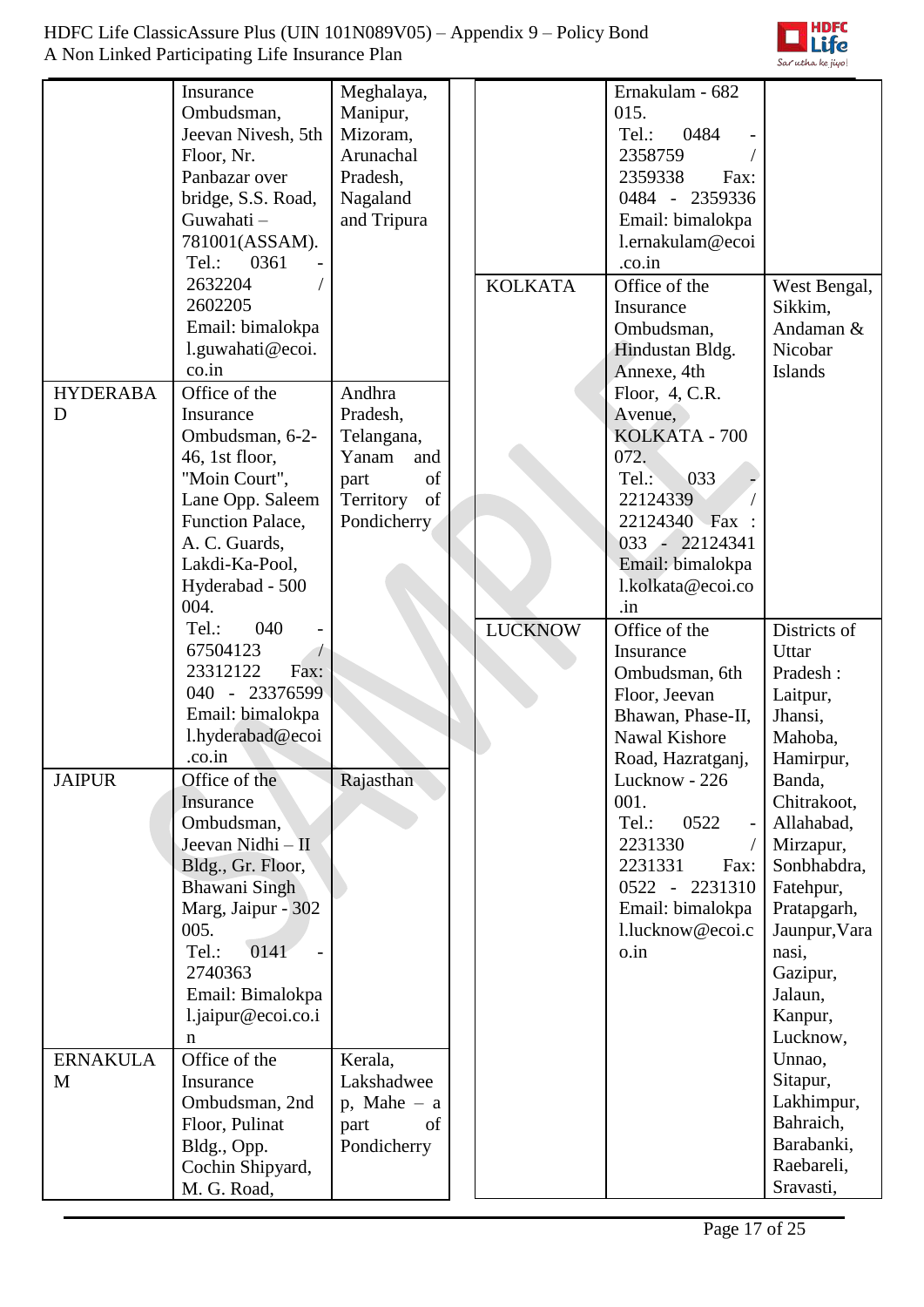

| Gonda,<br>Faizabad,<br>Amethi,<br>Kaushambi,<br>Balrampur,<br>Basti,<br>Ambedkarna<br>gar,<br>Sultanpur,<br>Maharajgang<br>Santkabirnag<br>ar,<br>Azamgarh,<br>Kushinagar,<br>Gorkhpur, | <b>MUMBAI</b> | Office of the<br>Insurance<br>Ombudsman, 3rd<br>Floor, Jeevan Seva<br>Annexe, S.V.<br>Road, Santacruz<br>(W), Mumbai -<br>400 054.<br>Tel.:<br>022<br>26106552<br>26106960<br>Fax:<br>022 - 26106052<br>Email: bimalokpa<br>l.mumbai@ecoi.c<br>o.in<br>Office of the | Goa,<br>Mumbai<br>Metropolitan<br>Region<br>excluding<br>Navi<br>Mumbai &<br>Thane<br><b>State</b><br>of                                                                                                                                                                                                                                                                                                                                                                           |
|-----------------------------------------------------------------------------------------------------------------------------------------------------------------------------------------|---------------|----------------------------------------------------------------------------------------------------------------------------------------------------------------------------------------------------------------------------------------------------------------------|------------------------------------------------------------------------------------------------------------------------------------------------------------------------------------------------------------------------------------------------------------------------------------------------------------------------------------------------------------------------------------------------------------------------------------------------------------------------------------|
| Deoria, Mau,<br>Ghazipur,<br>Chandauli,<br>Ballia,<br>Sidharathnag<br>ar                                                                                                                | <b>NOIDA</b>  | Insurance<br>Ombudsman,<br>Bhagwan Sahai<br>Palace 4th Floor,<br>Main Road, Naya<br>Bans, Sector 15,<br>Distt: Gautam<br>Buddh Nagar,<br>U.P-201301.<br>0120-<br>Tel.:<br>2514250<br>2514252<br>2514253<br>Email: bimalokpa<br>l.noida@ecoi.co.i<br>n                | Uttaranchal<br>the<br>and<br>following<br><b>Districts</b><br>of<br>Uttar<br>Pradesh:<br>Agra,<br>Aligarh,<br>Bagpat,<br>Bareilly,<br>Bijnor,<br>Budaun,<br>Bulandsheha<br>Etah,<br>r,<br>Kanooj,<br>Mainpuri,<br>Mathura,<br>Meerut,<br>Moradabad,<br>Muzaffarnag<br>ar, Oraiyya,<br>Pilibhit,<br>Etawah,<br>Farrukhabad,<br>Firozbad,<br>Gautambodh<br>anagar,<br>Ghaziabad,<br>Hardoi,<br>Shahjahanpu<br>Hapur,<br>r,<br>Shamli,<br>Rampur,<br>Kashganj,<br>Sambhal,<br>Amroha, |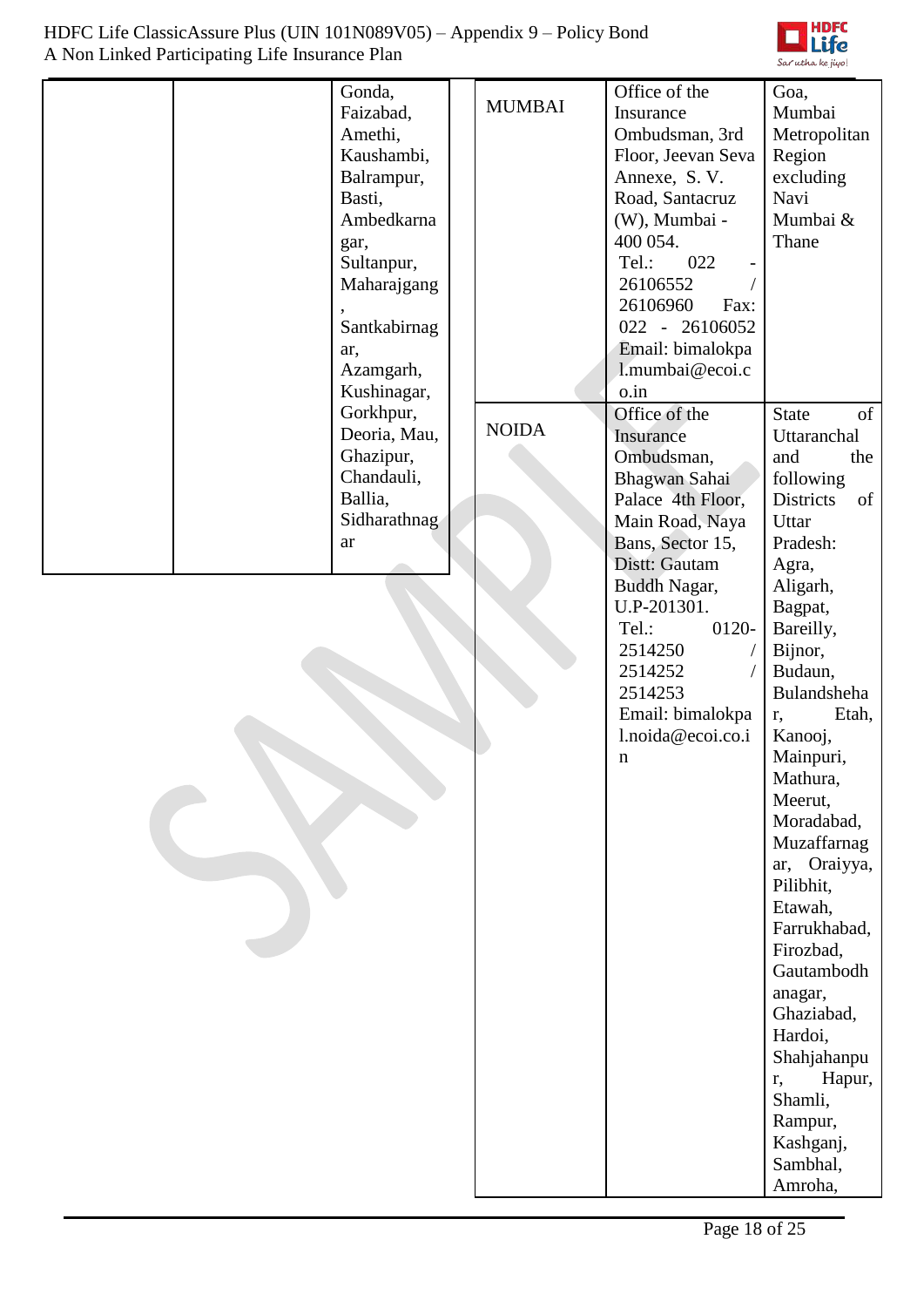

|              |                   | Hathras,     |
|--------------|-------------------|--------------|
|              |                   | Kanshiramna  |
|              |                   | gar,         |
|              |                   | Saharanpur   |
| <b>PATNA</b> | Office of the     | Bihar,       |
|              | Insurance         | Jharkhand    |
|              | Ombudsman, 1st    |              |
|              | Floor, Kalpana    |              |
|              | Arcade Building,  |              |
|              | Bazar Samiti      |              |
|              | Road, Bahadurpur, |              |
|              | Patna 800 006.    |              |
|              | Tel.: 0612-       |              |
|              | 2680952           |              |
|              | Email:            |              |
|              | bimalokpal.patna  |              |
|              | @ecoi.co.in.      |              |
| <b>PUNE</b>  | Office of the     | Maharashtra, |
|              | Insurance         | Area of Navi |
|              | Ombudsman,        | Mumbai and   |
|              | Jeevan Darshan    | Thane        |
|              | Bldg., 3rd Floor, | excluding    |
|              | C.T.S. No.s. 195  | Mumbai       |
|              | to 198, N.C.      | Metropolitan |
|              | Kelkar Road,      | Region       |
|              | Narayan Peth,     |              |
|              | Pune $-411$ 030.  |              |
|              | $020-$<br>Tel:    |              |
|              | 41312555          |              |
|              | Email: bimalokpa  |              |
|              | l.pune@ecoi.co.in |              |
|              |                   |              |

# **b. Power of Ombudsman-**

- 1) The Ombudsman shall receive and consider complaints or disputes relating to—
	- (a) delay in settlement of claims, beyond the time specified in the regulations, framed under the Insurance Regulatory and Development Authority of India Act, 1999;
	- (b) any partial or total repudiation of claims by the Company ;
	- (c) disputes over Premium paid or payable in terms of insurance Policy;
	- (d) misrepresentation of Policy terms and conditions at any time in the Policy document or Policy contract;
	- (e) legal construction of insurance policies in so far as the dispute relates to claim;
- (f) Policy servicing related grievances against insurers and their agents and intermediaries;
- (g) issuance of life insurance Policy, general insurance Policy including health insurance Policy which is not in conformity with the proposal form submitted by the proposer;
- (h) non-issuance of insurance Policy after receipt of Premium in life insurance; and
- (i) any other matter resulting from the violation of provisions of the Insurance Act, 1938, as amended from time to time, or the regulations, circulars, guidelines or instructions issued by the IRDAI from time to time or the terms and conditions of the Policy contract, in so far as they relate to issues mentioned at clauses (a) to (f).
- 2) The Ombudsman shall act as counsellor and mediator relating to matters specified in sub-rule (1) provided there is written consent of the parties to the dispute.
- 3) The Ombudsman shall be precluded from handling any matter if he is an interested party or having conflict of interest.
- 4) The Central Government or as the case may be, the IRDAI may, at any time refer any complaint or dispute relating to insurance matters specified in subrule (1), to the Insurance Ombudsman and such complaint or dispute shall be entertained by the Insurance Ombudsman and be dealt with as if it is a complaint made under Clause (c) provided herein below.

# **c. Manner in which complaint is to be made -**

- 1) Any person who has a grievance against the Company, may himself or through his legal heirs, nominee or assignee, make a complaint in writing to the Insurance Ombudsman within whose territorial jurisdiction the branch or office of the Company complained against or the residential address or place of residence of the complainant is located.
- 2) The complaint shall be in writing, duly signed by the complainant or through his legal heirs, nominee or assignee and shall state clearly the name and address of the complainant, the name of the branch or office of the Company against whom the complaint is made, the facts giving rise to the complaint, supported by documents, the nature and extent of the loss caused to the complainant and the relief sought from the Insurance Ombudsman.
- 3) No complaint to the Insurance Ombudsman shall lie unless—
	- (a) the complainant makes a written representation to the Company named in the complaint and—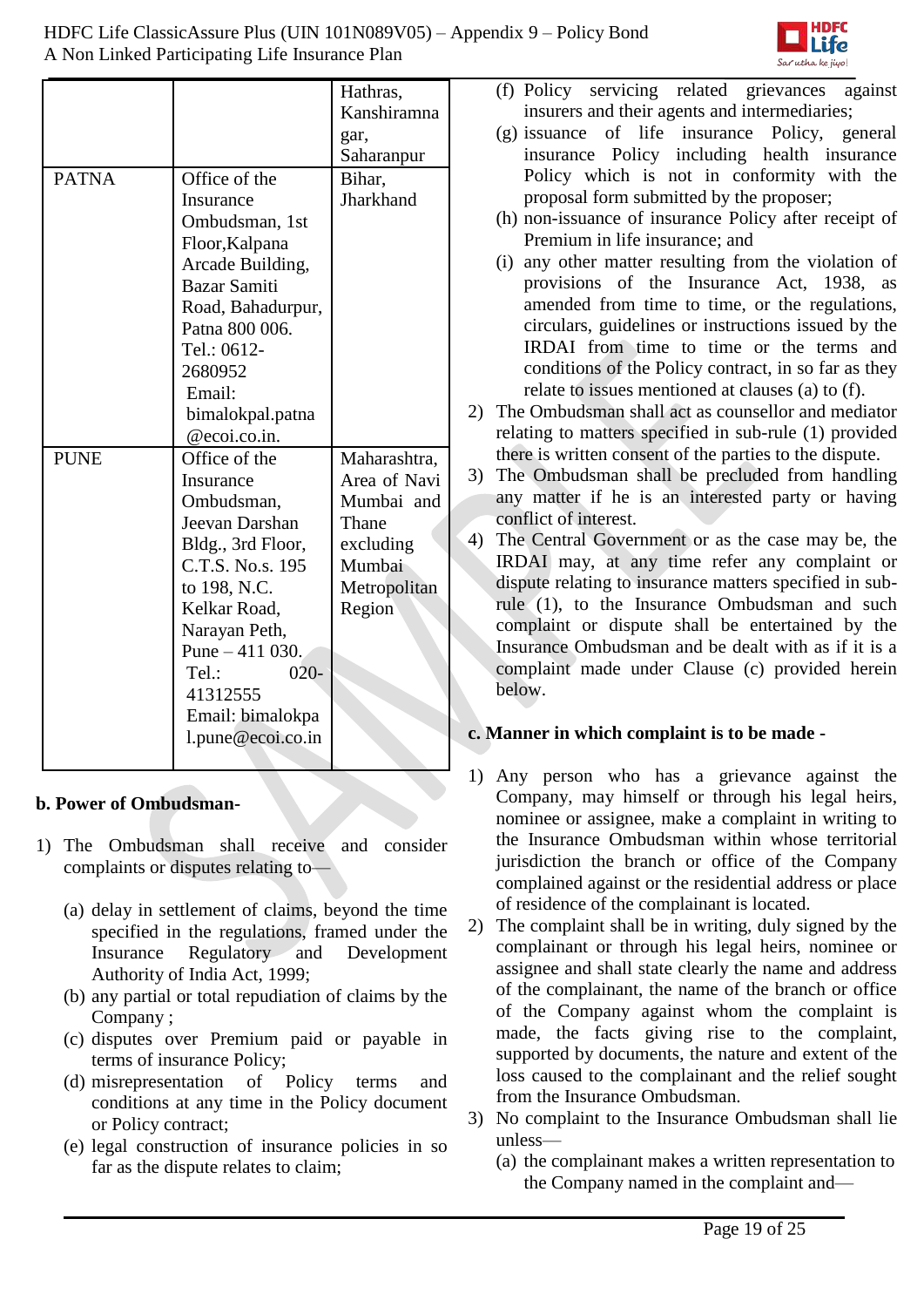- i. either the Company had rejected the complaint; or
- ii. the complainant had not received any reply within a period of one month after the Company received his representation; or
- iii. the complainant is not satisfied with the reply given to him by the Company;
- (b) The complaint is made within one year
	- i. after the order of the Company rejecting the representation is received; or
	- ii. after receipt of decision of the Company which is not to the satisfaction of the complainant;
	- iii. after expiry of a period of one month from the date of sending the written representation to the Company if the Company fails to furnish reply to the complainant.
- 4) The Ombudsman shall be empowered to condone the delay in such cases as he may consider necessary, after calling for objections of the Company against the proposed condonation and after recording reasons for condoning the delay and in case the delay is condoned, the date of condonation of delay shall be deemed to be the date of filing of the complaint, for further proceedings under these rules.
- 5) No complaint before the Insurance Ombudsman shall be maintainable on the same subject matter on which proceedings are pending before or disposed of by any court or consumer forum or arbitrator.

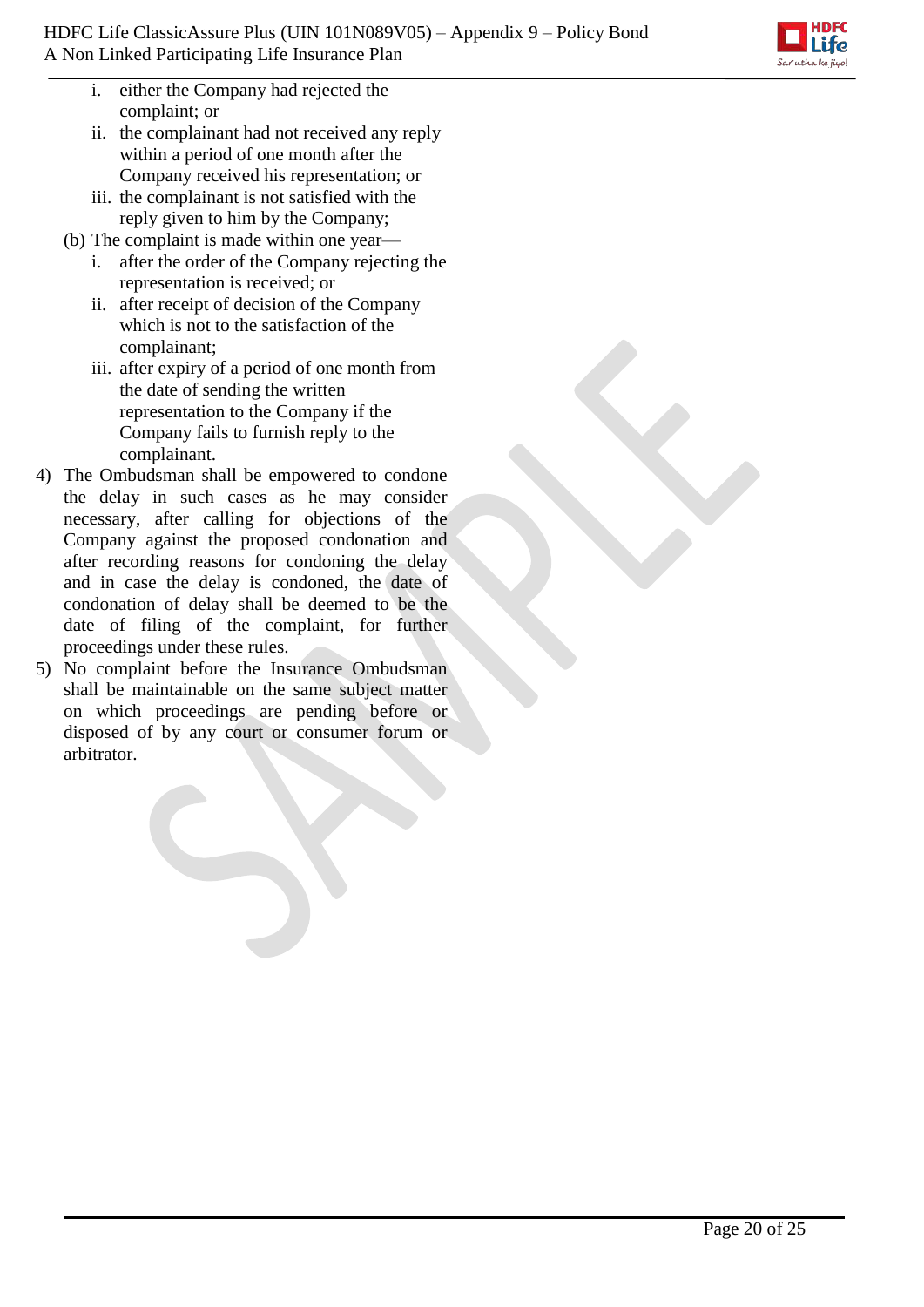

### **Appendix 1: Guaranteed Surrender Value Guaranteed Surrender Value Factors as percentage of Total Premiums paid**

|                | <b>Policy</b>    |                  |                       | <b>Policy</b> |  |
|----------------|------------------|------------------|-----------------------|---------------|--|
| <b>Policy</b>  | <b>Term</b>      |                  | <b>Policy Term 15</b> | <b>Term</b>   |  |
| Year           | 10               |                  |                       | 20            |  |
|                | PPT <sub>7</sub> | PPT <sub>7</sub> | <b>PPT 10</b>         | <b>PPT 10</b> |  |
| $\overline{2}$ | 30.0%            | 30.0%            | 30%                   | 30%           |  |
|                |                  |                  |                       |               |  |
| 3              | 35.0%            | 35.0%            | 35.0%                 | 35.0%         |  |
| $\overline{4}$ | 50.0%            | 50.0%            | 50.0%                 | 50.0%         |  |
| 5              | 50.0%            | 50.0%            | 50.0%                 | 50.0%         |  |
| 6              | 50.0%            | 50.0%            | 50.0%                 | 50.0%         |  |
| 7              | 50.0%            | 50.0%            | 50.0%                 | 50.0%         |  |
| 8              | 70.0%            | 55.7%            | 55.7%                 | 53.3%         |  |
| 9              | 90.0%            | 61.4%            | 61.4%                 | 56.7%         |  |
| 10             | 90.0%            | 67.1%            | 67.1%                 | 60.0%         |  |
| 11             |                  | 72.9%            | 72.9%                 | 63.3%         |  |
| 12             |                  | 78.6%            | 78.6%                 | 66.7%         |  |
| 13             |                  | 84.3%            | 84.3%                 | 70.0%         |  |
| 14             |                  | 90.0%            | 90.0%                 | 73.3%         |  |
| 15             |                  | 90.0%            | 90.0%                 | 76.7%         |  |
| 16             |                  |                  |                       | 80.0%         |  |
| 17             |                  |                  |                       | 83.3%         |  |
| 18             |                  |                  |                       | 86.7%         |  |
| 19             |                  |                  |                       | 90.0%         |  |
| 20             |                  |                  |                       | 90.0%         |  |

# **Guaranteed Surrender Value Factors as percentage of accrued bonuses**

| <b>Policy</b><br>Year | <b>Policy</b><br><b>Term</b><br>10 | <b>Policy Term 15</b> |               | <b>Policy</b><br><b>Term</b><br>20 |
|-----------------------|------------------------------------|-----------------------|---------------|------------------------------------|
|                       | PPT <sub>7</sub>                   | PPT <sub>7</sub>      | <b>PPT 10</b> | <b>PPT 10</b>                      |
| $\overline{2}$        | 9.8%                               | 4.9%                  | 4.9%          | 2.4%                               |
| 3                     | 11.3%                              | 5.6%                  | 5.6%          | 2.8%                               |
| $\overline{4}$        | 13.0%                              | 6.4%                  | 6.4%          | 3.2%                               |
| 5                     | 14.9%                              | 7.4%                  | 7.4%          | 3.7%                               |
| 6                     | 17.2%                              | 8.5%                  | 8.5%          | 4.2%                               |
| 7                     | 19.7%                              | 9.8%                  | 9.8%          | 4.9%                               |
| 8                     | 22.7%                              | 11.3%                 | 11.3%         | 5.6%                               |
| 9                     | 26.1%                              | 13.0%                 | 13.0%         | 6.4%                               |
| 10                    | 30.0%                              | 14.9%                 | 14.9%         | 7.4%                               |
| 11                    |                                    | 17.2%                 | 17.2%         | 8.5%                               |
| 12                    |                                    | 19.7%                 | 19.7%         | 9.8%                               |
| 13                    |                                    | 22.7%                 | 22.7%         | 11.3%                              |
| 14                    |                                    | 26.1%                 | 26.1%         | 13.0%                              |
| 15                    |                                    | 30.0%                 | 30.0%         | 14.9%                              |
| 16                    |                                    |                       |               | 17.2%                              |
| 17                    |                                    |                       |               | 19.7%                              |
| 18                    |                                    |                       |               | 22.7%                              |
| 19                    |                                    |                       |               | 26.1%                              |
| 20                    |                                    |                       |               | 30.0%                              |

## **PPT – Premium Paying Term**

**PPT – Premium Paying Term**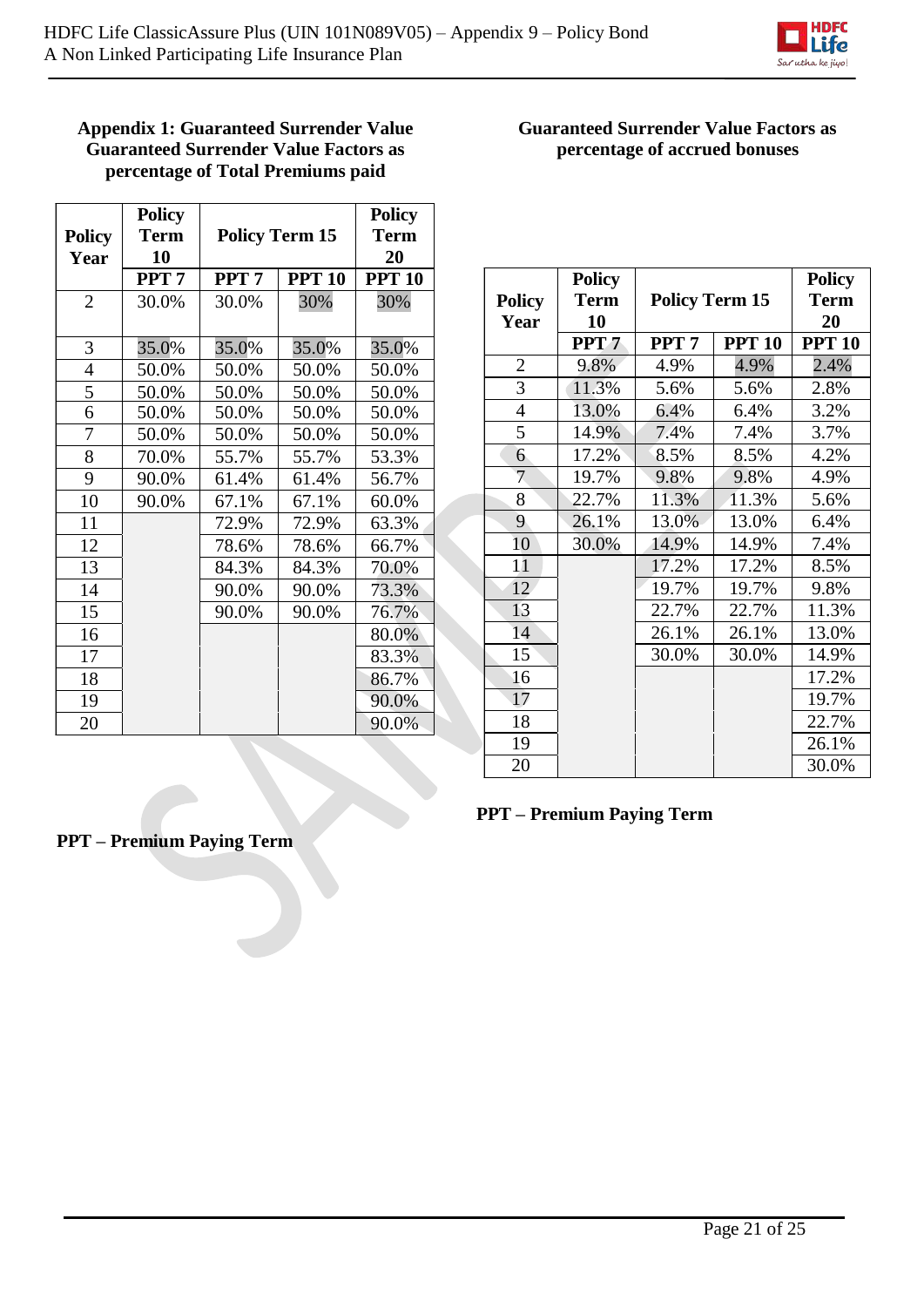

## **Annexure I**

# **Section 38 - Assignment or Transfer of Insurance Policies**

Assignment or transfer of a Policy should be in accordance with Section 38 of the Insurance Act, 1938 as amended by Insurance Laws (Amendment) Act, 2015 dated 23.03.2015. The extant provisions in this regard are as follows:

- (1) This Policy may be transferred/assigned, wholly or in part, with or without consideration.
- (2) An Assignment may be effected in a Policy by an endorsement upon the Policy itself or by a separate instrument under notice to the Insurer.
- (3) The instrument of assignment should indicate the fact of transfer or assignment and the reasons for the assignment or transfer, antecedents of the assignee and terms on which assignment is made.
- (4) The assignment must be signed by the transferor or assignor or duly authorized agent and attested by at least one witness.
- (5) The transfer or assignment shall not be operative as against an insurer until a notice in writing of the transfer or assignment and either the said endorsement or instrument itself or copy there of certified to be correct by both transferor and transferee or their duly authorised agents have been delivered to the insurer.
- (6) Fee to be paid for assignment or transfer can be specified by the Authority through Regulations.
- (7) On receipt of notice with fee, the insurer should Grant a written acknowledgement of receipt of notice. Such notice shall be conclusive evidence against the insurer of duly receiving the notice.
- (8) If the insurer maintains one or more places of business, such notices shall be delivered only at the place where the Policy is being serviced.
- (9) The insurer may accept or decline to act upon any transfer or assignment or endorsement, if it has sufficient reasons to believe that it is a. not bonafide or b. not in the interest of the Policyholder or c. not in public interest or d. is for the purpose of trading of the insurance Policy.
- (10)Before refusing to act upon endorsement, the Insurer should record the reasons in writing and communicate the same in writing to Policyholder within 30 days from the date of Policyholder giving a notice of transfer or assignment.
- (11)In case of refusal to act upon the endorsement by the Insurer, any person aggrieved by the refusal

may prefer a claim to IRDAI within 30 days of receipt of the refusal letter from the Insurer.

- (12)The priority of claims of persons interested in an insurance Policy would depend on the date on which the notices of assignment or transfer is delivered to the insurer; where there are more than one instruments of transfer or assignment, the priority will depend on dates of delivery of such notices. Any dispute in this regard as to priority should be referred to Authority.
- (13)Every assignment or transfer shall be deemed to be absolute assignment or transfer and the assignee or transferee shall be deemed to be absolute assignee or transferee, except **a.** where assignment or transfer is subject to terms and conditions of transfer or assignment OR **b**. where the transfer or assignment is made upon condition that **i**. the proceeds under the Policy shall become payable to Policyholder or nominee(s) in the event of assignee or transferee dying before the insured OR **ii.** the insured surviving the term of the Policy Such conditional assignee will not be entitled to obtain a loan on Policy or surrender the Policy. This provision will prevail notwithstanding any law or custom having force of law which is contrary to the above position.
- (14) In other cases, the insurer shall, subject to terms and conditions of assignment, recognize the transferee or assignee named in the notice as the absolute transferee or assignee and such person **a.**  shall be subject to all liabilities and equities to which the transferor or assignor was subject to at the date of transfer or assignment and **b.** may institute any proceedings in relation to the Policy **c.**  obtain loan under the Policy or surrender the Policy without obtaining the consent of the transferor or assignor or making him a party to the proceedings.
- (15) Any rights and remedies of an assignee or transferee of a life insurance Policy under an assignment or transfer effected before commencement of the Insurance Laws (Amendment) Act, 2015 shall not be affected by this section.

**Disclaimer: This is not a comprehensive list of amendments of Insurance Laws (Amendment) Act, 2015 and only a simplified version prepared for general information. Policy Holders are advised to refer to Insurance Laws (Amendment) Act, 2015 dated 23.03.2015 for complete and accurate details.**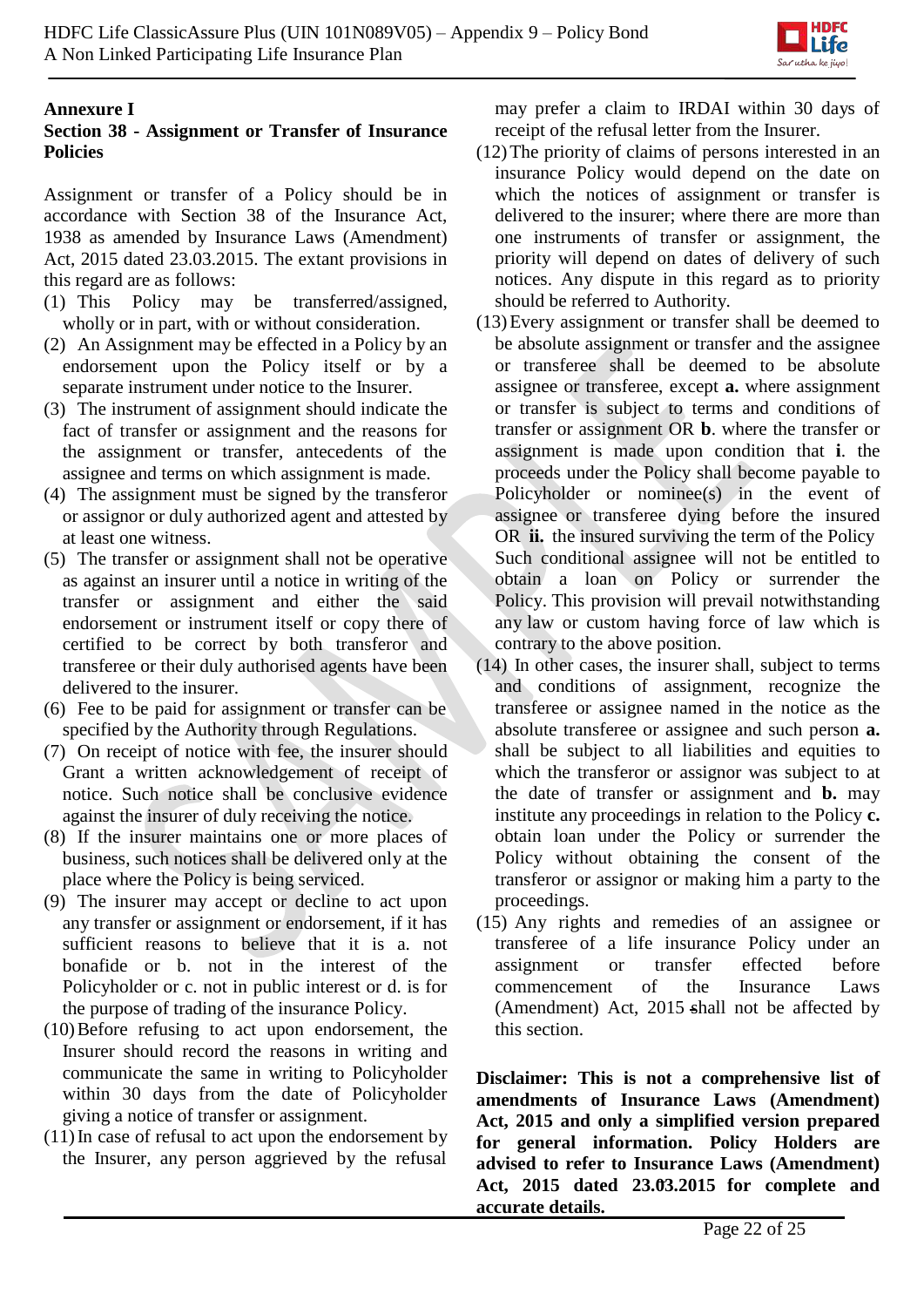

### **Annexure II**

**Section 39 - Nomination by Policyholder**  Nomination of a life insurance Policy is as below in accordance with Section 39 of the Insurance Act, 1938 as amended by Insurance Laws (Amendment) Act, 2015 dated 23.03.2015. The extant provisions in this regard are as follows:

- (1) The Policyholder of a life insurance on his own life may nominate a person or persons to whom money secured by the Policy shall be paid in the event of his death.
- (2) Where the nominee is a minor, the Policyholder may appoint any person to receive the money secured by the Policy in the event of Policyholder's death during the minority of the nominee. The manner of appointment to be laid down by the insurer.
- (3) Nomination can be made at any time before the maturity of the Policy.
- (4) Nomination may be incorporated in the text of the Policy itself or may be endorsed on the Policy communicated to the insurer and can be registered by the insurer in the records relating to the Policy.
- (5) Nomination can be cancelled or changed at any time before Policy matures, by endorsement or a further endorsement or a will as the case may be.
- (6) A notice in writing of Change or Cancellation of nomination must be delivered to the insurer for the insurer to be liable to such nominee. Otherwise, insurer will not be liable if a bonafide payment is made to the person named in the text of the Policy or in the registered records of the insurer.
- (7) Fee to be paid to the insurer for registering change or cancellation of a nomination can be specified by the Authority through Regulations.
- (8) On receipt of notice with fee, the insurer should grant a written acknowledgement to the Policyholder of having registered a nomination or cancellation or change thereof.
- (9) A transfer or assignment made in accordance with Section 38 shall automatically cancel the nomination except in

case of assignment to the insurer or other transferee or assignee for purpose of loan or against security or its reassignment after repayment. In such case, the nomination will not get cancelled to the extent of insurer's or transferee's or assignee's interest in the Policy. The nomination will get revived on repayment of the loan.

- (10)The right of any creditor to be paid out of the proceeds of any Policy of life insurance shall not be affected by the nomination.
- (11)In case of nomination by Policyholder whose life is insured, if the nominees die before the Policyholder, the proceeds are payable to Policyholder or his heirs or legal representatives or holder of succession certificate.
- (12)In case nominee(s) survive the person whose life is insured, the amount secured by the Policy shall be paid to such survivor(s).
- (13)Where the Policyholder whose life is insured nominates his **a.** parents or **b.** spouse or **c.** children or **d.** spouse and children **e.** or any of them the nominees are beneficially entitled to the amount payable by the insurer to the Policyholder unless it is proved that Policyholder could not have conferred such beneficial title on the nominee having regard to the nature of his title.
- (14)If nominee(s) die after the Policyholder but before his share of the amount secured under the Policy is paid, the share of the expired nominee(s) shall be payable to the heirs or legal representative

of the nominee or holder of succession certificate of such nominee(s).

- (15)The provisions of sub-section 7 and 8 (13 and 14 above) shall apply to all life insurance policies maturing for payment after the commencement of Insurance Laws (Amendment) Act, 2015 (i.e 23.03.2015 ).
- (16)If Policyholder dies after maturity but the proceeds and benefit of the Policy has not been paid to him because of his death, his nominee(s) shall be entitled to the proceeds and benefit of the Policy.
- (17)The provisions of Section 39 are not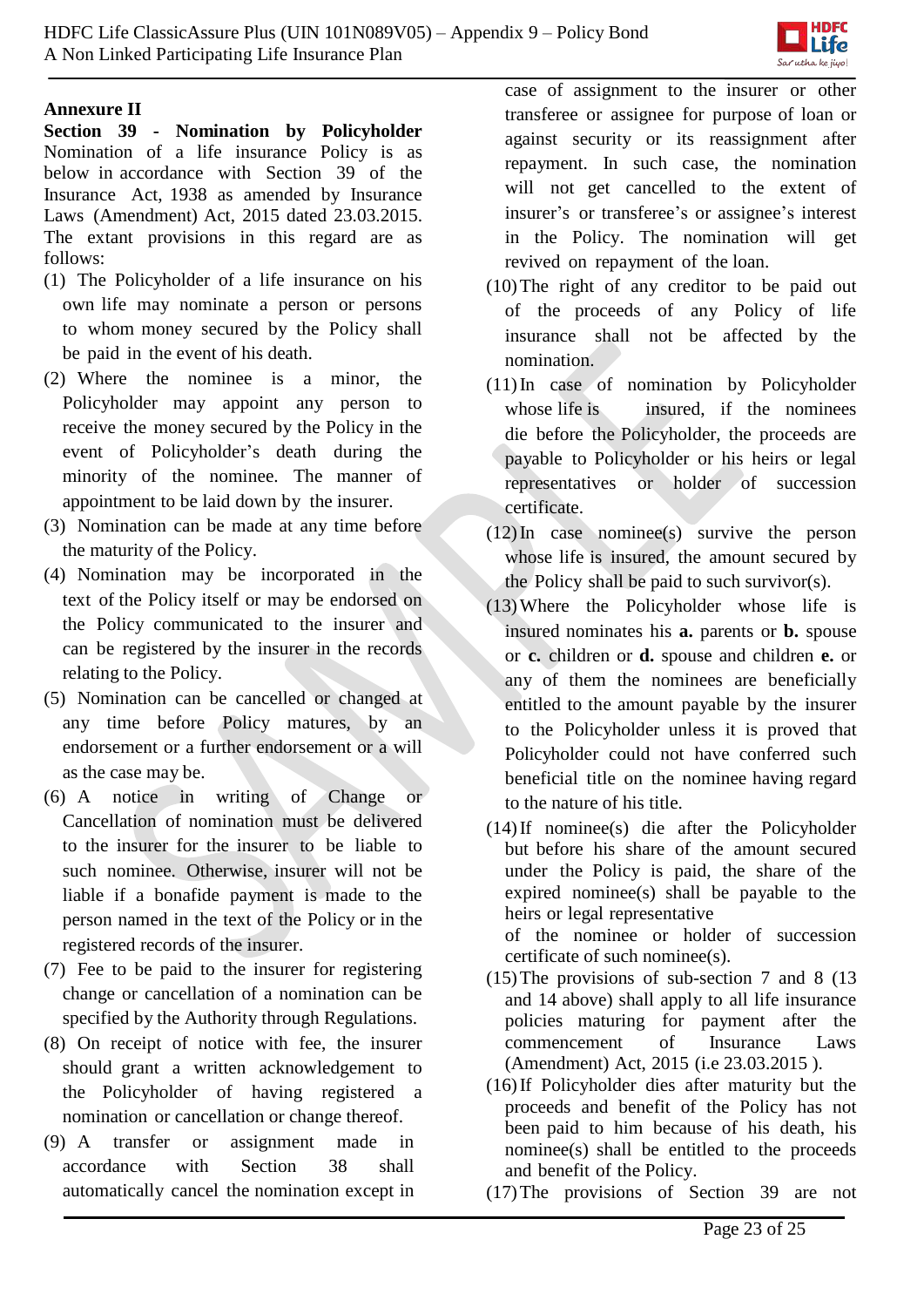

applicable to any life insurance Policy to which Section 6 of Married Women's Property Act, 1874 applies or has at any time applied except where before or after Insurance Laws (Amendment) Act, 2015, a nomination is made in favour of spouse or children or spouse and children whether or not on the face of the Policy it is mentioned that it is made under Section 39. Where nomination is intended to be made to spouse or children or spouse and children under Section 6 of MWP Act, it should be specifically mentioned on the Policy. In such a case only, the provisions of Section 39 will not apply.

**Disclaimer: This is not a comprehensive list of amendments of Insurance Laws (Amendment) Act, 2015 and only a simplified version prepared for general information. Policy Holders are advised to refer to Insurance Laws (Amendment) Act, 2015 dated 23.03.2015 for complete and accurate details.**